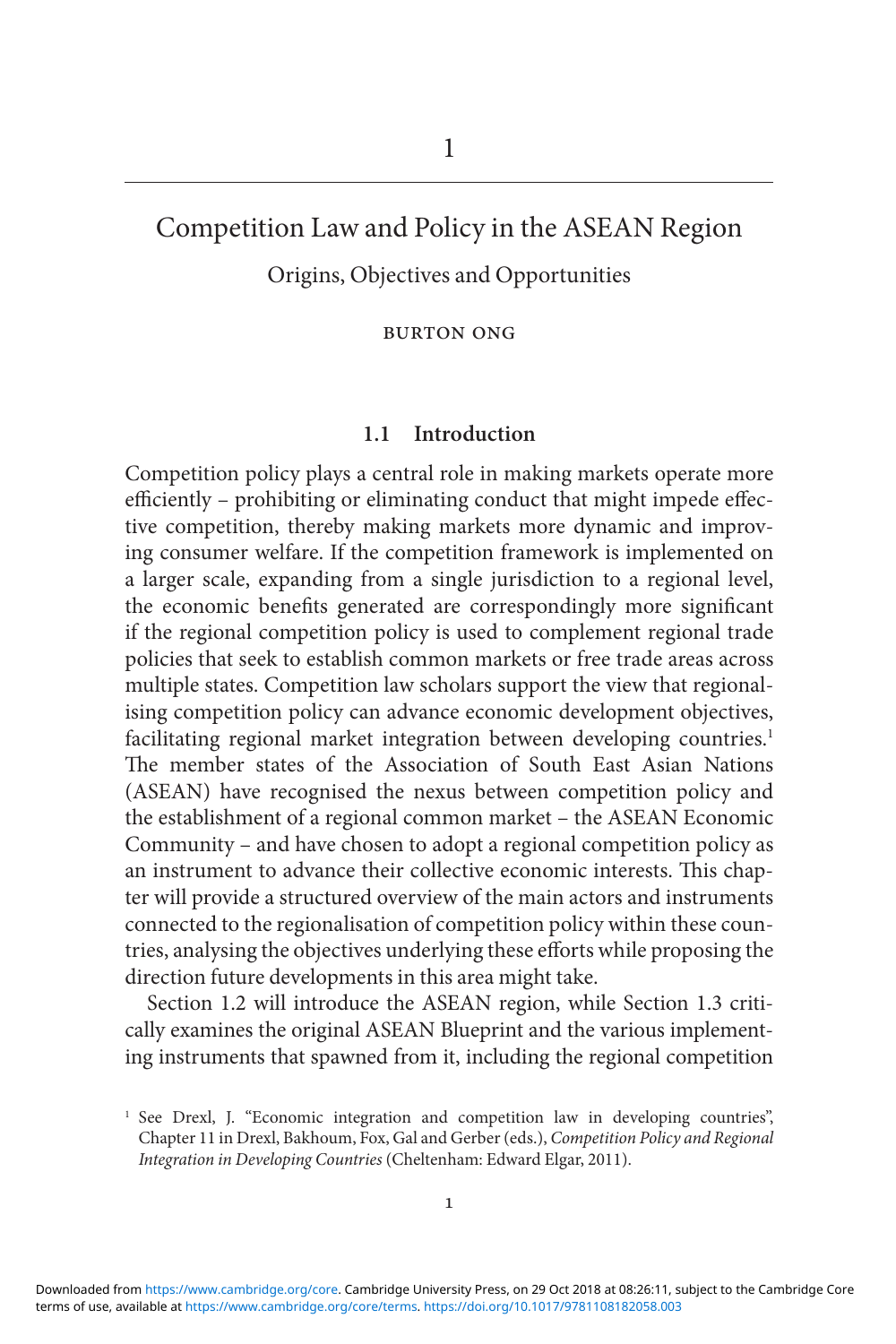#### 2 Burton Ong

policy guidelines developed to facilitate the introduction of national competition law frameworks in the ASEAN member states. Section 1.4 looks at the ASEAN Blueprint 2025, which was published after the ASEAN Economic Community was established in 2015, along with the regional action plan for developing competition policy in ASEAN over the course of the next decade. Section 1.5 provides a summary of how the different issues arising from the regionalisation of competition policy in the ASEAN region will be specifically addressed in each of the other chapters of this book.

## **1.2 The Association of South East Asian Nations**

Established in 1967, ASEAN has grown into an important regional economic grouping of ten countries in South East Asia – Brunei Darussalam, Cambodia, Indonesia, Lao PDR, Malaysia, Myanmar, Philippines, Singapore, Thailand and Vietnam – whose initial aims focused upon the acceleration of "economic growth ... in the spirit of equality and partnership in order to strengthen the foundation for a prosperous and peaceful community of Southeast Asian Nations".<sup>2</sup> The ASEAN member states (AMSs) are organised around a series of cooperative principles which preserves each member state's freedom to independently pursue their own legislative and regulatory agendas. The "fundamental principles" that govern the relations between AMSs are set out in Article 2 of the *ASEAN Treaty of Amity and Cooperation*: 3

- (a) Mutual respect for the independence, sovereignty, equality and territorial integrity and national identity of all nations;
- (b) The right of every State to lead its national existence free from external interference, subversion or coercion;
- (c) Non-interference in the internal affairs of one another;
- (d) Settlement of differences or disputes by peaceful means;
- (e) Renunciation of the threat of use of force; and
- (f) Effective cooperation among themselves.

The member states of ASEAN have incredibly diverse political, geographical and socio-economic landscapes. The spectrum of political systems

<sup>2</sup> The ASEAN Declaration (Bangkok Declaration), 8 August 1967. Retrieved from: http:// asean.org/the-asean-declaration-bangkok-declaration-bangkok-8-august-1967.

<sup>&</sup>lt;sup>3</sup> Treaty of Amity and Cooperation in Southeast Asia (Indonesia), 24 February 1976. Retrieved from: http://asean.org/treaty-amity-cooperation-southeast-asia-indonesia-24-february-1976.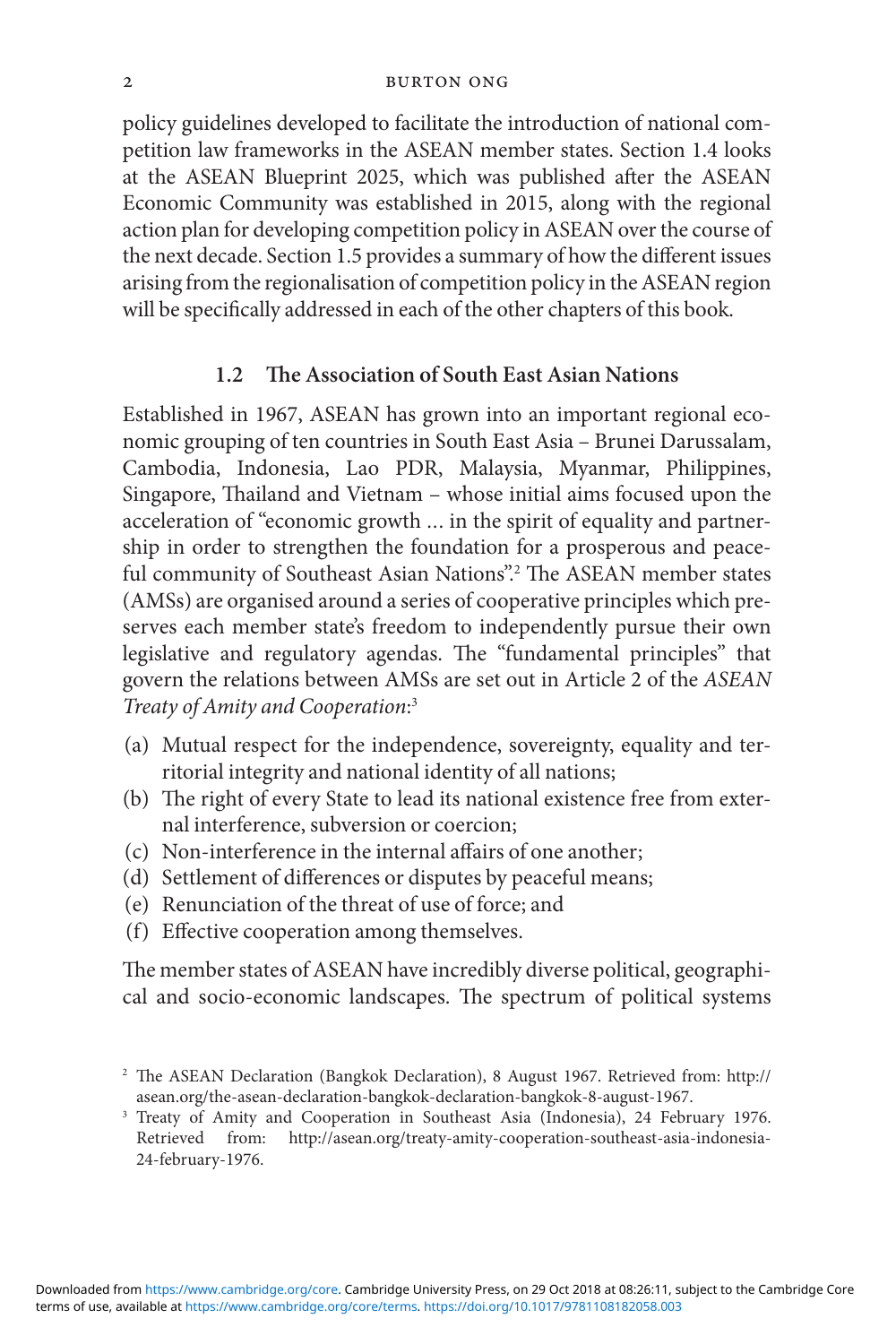| World<br>development<br>indicators (2015) | Surface<br>area<br>(sq km) | size<br>(million) | Population Gross national<br>income $$US$ – $% GDP$<br>per capita | Agriculture Exports | $(\%$ GDP) |
|-------------------------------------------|----------------------------|-------------------|-------------------------------------------------------------------|---------------------|------------|
| Brunei Darussalam                         | 5,770                      | 0.423             | 38,010                                                            | 1.1                 | 52.2       |
| Cambodia                                  | 181,040                    | 15.6              | 1,070                                                             | 28.2                | 61.7       |
| Indonesia                                 | 1,910,931                  | 257.6             | 10,690                                                            | 13.5                | 21.1       |
| Lao PDR                                   | 236,800                    | 6.8               | 1,740                                                             | 27.4                | 36.0       |
| Malaysia                                  | 330,800                    | 30.3              | 10,570                                                            | 8.5                 | 70.9       |
| Myanmar                                   | 676,590                    | 53.9              | 1,160                                                             | 26.7                | 20.8       |
| Philippines                               | 300,000                    | 100.7             | 3,550                                                             | 10.3                | 28.2       |
| Singapore                                 | 719                        | 5.5               | 52,090                                                            | 0.0                 | 176.5      |
| Thailand                                  | 513,120                    | 67.9              | 5,720                                                             | 9.1                 | 69.1       |
| Vietnam                                   | 330,967                    | 91.7              | 1,990                                                             | 18.9                | 89.8       |

Table 1.1 *Key geographical and socio-economic indicators of the ten ASEAN member states*

*Source*: The World Bank (World Development Indicators, data.worldbank.org).

within the ASEAN region includes an Islamic monarchy, socialist states, a constitutional monarchy under military rule, transitional economies and several distinct parliamentary democracies with diverse political values. Table 1.1 captures the land and population size of these countries, as well as various indicators of their respective economic profiles.

Between 2007 and 2015, ASEAN has enjoyed an average of 5.3 percent GDP growth per annum, with the aggregation of the ten AMSs' GDPs amounting to USD 2.6 trillion by 2016. With a combined consumer base of 625 million people, a majority of whom are under the age of 30, the ASEAN region attracted USD 120 billion of foreign direct investment (FDI) in 2015, or 7 percent of global FDI.<sup>4</sup> The regional market that ASEAN is working to establish would qualify as the world's seventh largest economy.<sup>5</sup> As a result of implementing the initiatives laid out in the ASEAN Free Trade Area and the ASEAN Economic Community Blueprint (2008–15) (see

<sup>4</sup> ASEAN Expert Group on Competition (AEGC) Inaugural Annual Report 2016, ASEAN Secretariat, May 2017, at p. 2.

<sup>&</sup>lt;sup>5</sup> Welcome Address by Mr Lim Hng Kiang, Minister for Trade and Industry (Singapore), at the International Competition Network Annual Conference 2016, 27 April 2016, at [7]. Retrieved from: www.ccs.gov.sg/media-and-publications/speeches.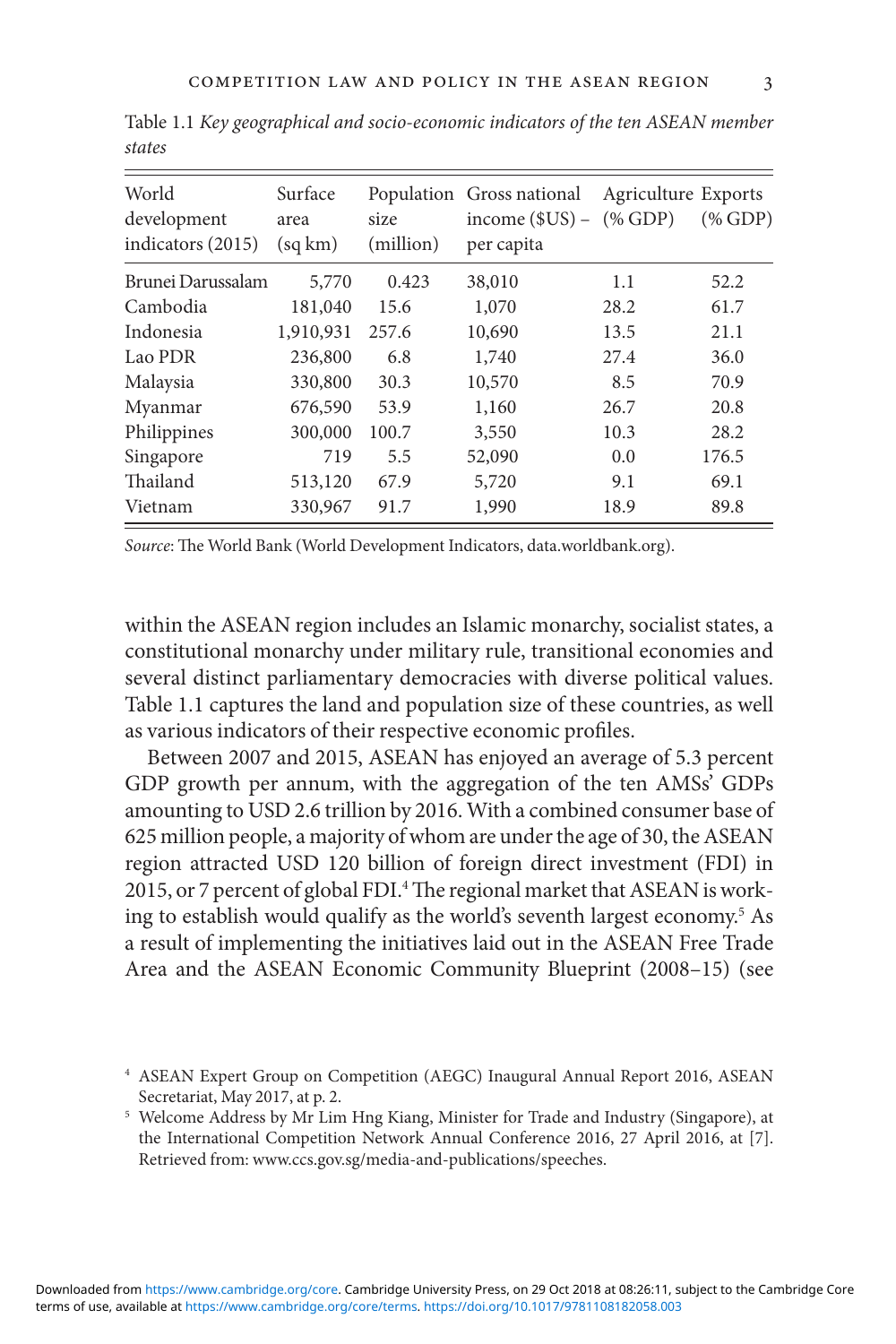#### 4 Burton Ong

below), extensive trade liberalisation measures<sup>6</sup> have been implemented by the AMSs to achieve duty-free internal tariffs for 96 percent of tariff lines, more liberal market access in more than 100 services sectors, improved customs clearance and other business-friendly regulatory frameworks.7 These cooperative arrangements between the AMSs have resulted in a more integrated and liberalised regional market, leading to the formal establishment of the ASEAN Economic Community in 2015, the sixth largest economy in the world. The overall economic strategy pursued by ASEAN towards economic integration has been described as an approach based on "open regionalism",8 where both intra-regional and extra-regional liberalisation of trade and investment are simultaneously pursued by the AMSs, acting individually in some instances and acting collectively in others.

## **1.3 The ASEAN Economic Community Blueprint (2008–2015)**

The ASEAN member states (AMSs) proposed the idea of an ASEAN Economic Community (AEC) in 2007 when they conceptualised the AEC Blueprint, setting out the many reforms that the AMSs had to carry out to establish the AEC by 2015 in order to "transform ASEAN into a region with free movement of goods, services, investment, skilled labour and freer flow of capital".<sup>9</sup> In the Blueprint, the heads of the AMSs articulated four key inter-related and mutually reinforcing characteristics for the AEC: (a) an ASEAN single market and production base; (b) a highly competitive economic region; (c) a region of equitable economic development; and (d) a region fully integrated into the global economy. Individual chapters in the Blueprint are dedicated to each of these goals, with each chapter setting out specific areas of policy-making and more detailed action plans for the AMSs to pursue.

6 Investment liberalisation policies introduced by AMSs were introduced with the view of permitting market entry into previously state-controlled sectors and enhancing the contestability of such markets. Competition policy complements the removal of these internal barriers by preventing anti-competitive conduct from replacing these obstacles to market entry. See Lawan Thanadsillapakul, "The Harmonisation of ASEAN: Competition Laws and Policy from an Economic Integration Perspective" in Gugler and Chaisse (eds.), *Competitiveness of the ASEAN Countries: Corporate and Regulatory Drivers* (Cheltenham, UK: Edward Elgar Publishing 2010), at p. 130.

9 ASEAN Economic Community Blueprint, ASEAN Secretariat, Jakarta, January 2008, at [4]. Retrieved from: http://asean.org/wp-content/uploads/archive/5187-10.pdf ("AEC Blueprint").

<sup>7</sup> See n. 4 above, p. 3.

<sup>8</sup> See Lawan Thanadsillapakul, "The harmonization of ASEAN: competition laws and policy from an economic integration perspective" in Drexl et al. (eds.) (n. 1) above at pp. 13–14.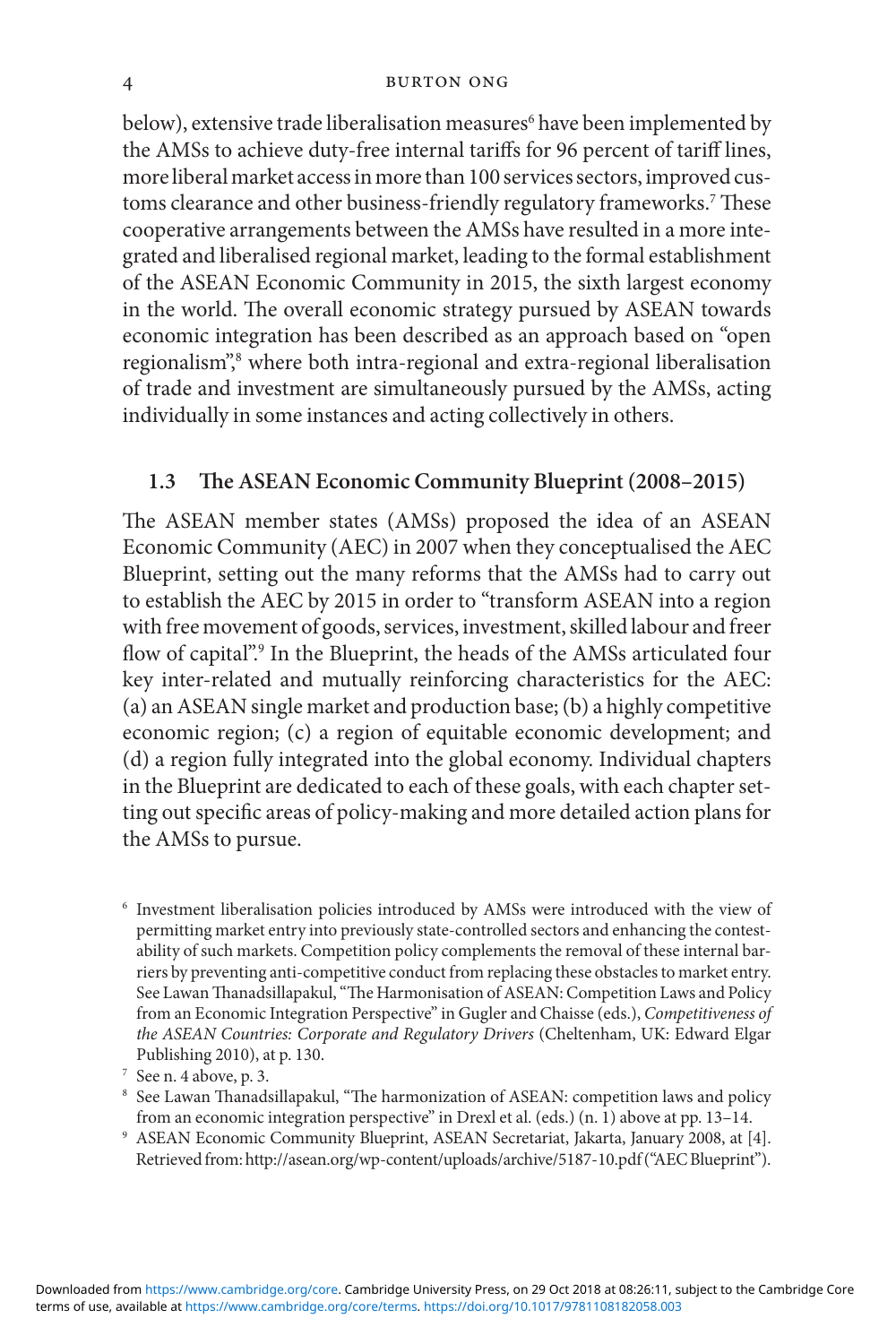In relation to (a), the Blueprint focuses on measures required to ensure the free flow of goods, services and investment between the AMSs. The goal was to "facilitate the development of production networks in the region and enhance ASEAN's capacity to serve as a global production centre or as part of the global supply chain", building upon the creation of the ASEAN Free Trade Area in order to eliminate non-tariff barriers to trade and attract sustained inflows of foreign direct investment.<sup>10</sup>

In relation to (b), a "competitive" ASEAN region was envisioned as one where every AMSs had its own competition law and policy framework, consumer protection measures and intellectual property frameworks to "develop a culture of learning and innovation supported by a friendlier IP profile to businesses, investors and creators in ASEAN".<sup>11</sup> The Blueprint also exhorts cooperation between the AMSs in the areas of infrastructure development (multimodal transportation, information and communications technology, energy generation, mining and project finance), taxation reform and e-commerce.

In relation to (c), the Blueprint makes reference to The ASEAN Policy Blueprint for SME Development (APBSD) 2004–2014, calling upon AMSs to implement the APBSD's objectives of accelerating the development of small and medium enterprises, enhancing their competitiveness and dynamism, strengthening their resilience to better withstand the challenges of a more liberalised trading environment, as well as increasing the contribution of SMEs to the growth and development of the ASEAN region.<sup>12</sup>

In relation to (d), the Blueprint reaffirms the outward-looking nature of the AEC and the importance placed by the AMSs on making the region a more dynamic and stronger segment of the global supply chain, such that "it is crucial for ASEAN to look beyond the borders of AEC [and that] (e)xternal rules and regulations must increasingly be taken into account when developing policies related to AEC".<sup>13</sup> Furthermore, AMSs committed themselves towards maintaining "ASEAN Centrality" in ASEAN's external economic relations, particularly in relation to its free trade agreements and comprehensive economic partnership agreements.<sup>14</sup>

<sup>10</sup> AEC Blueprint, [10]–[23].

<sup>&</sup>lt;sup>11</sup> Ibid., [41]-[45].

 $12$  Ibid., [60].

<sup>13</sup> Ibid., [64].

<sup>&</sup>lt;sup>14</sup> Ibid., [65]. Examples of these ASEAN-led trade agreements are the ASEAN-Australia-New Zealand Free Trade Agreement (AANZFTA) and the Regional Comprehensive Economic Partnership (RCEP) between ASEAN, China and various other FTA partners. See www .asean-competition.org/about-aegc-free-trade-agreements.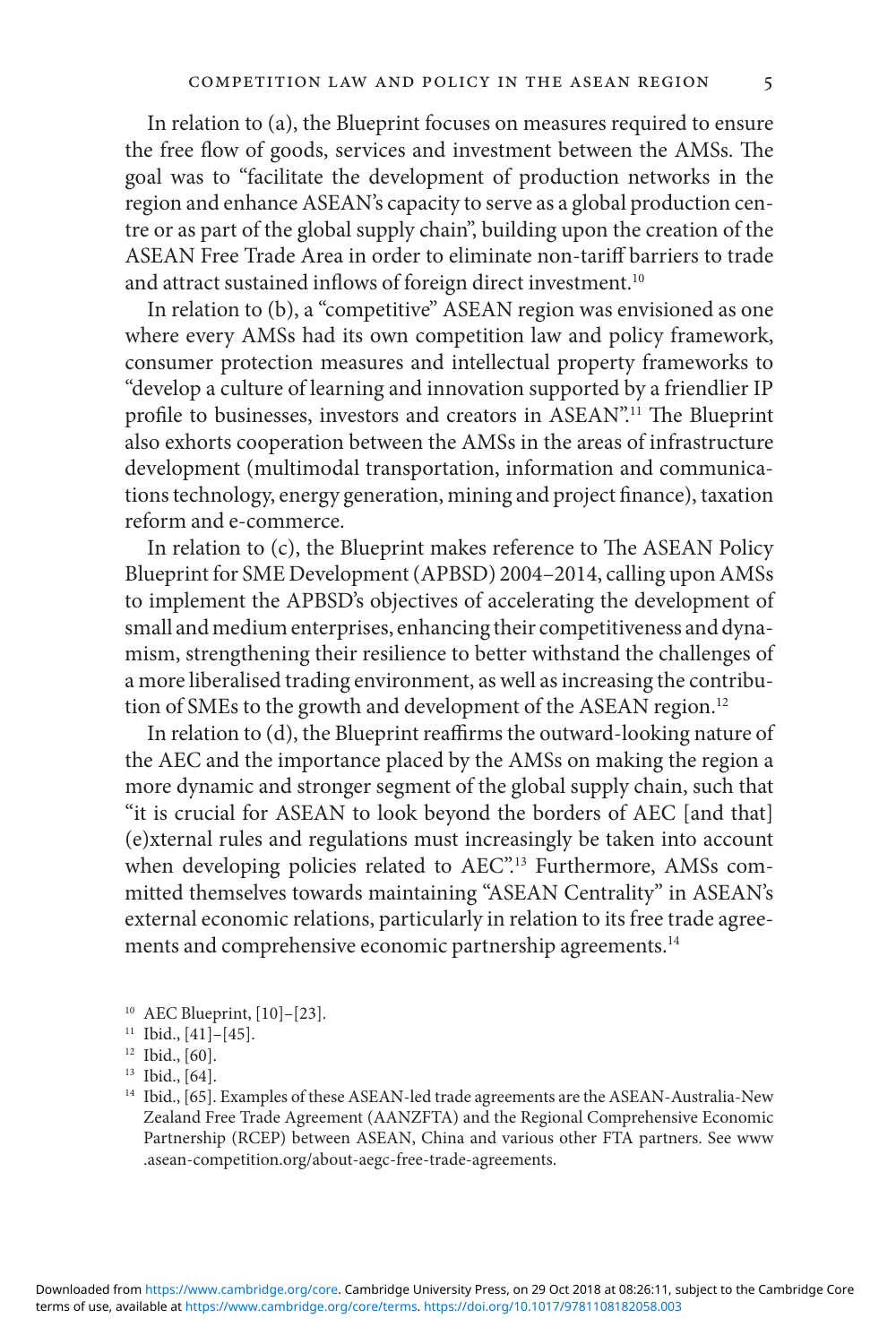As far as developing a regional competition policy for the AEC is concerned, the AEC Blueprint advanced a "soft law" approach to give AMSs maximum flexibility to take into account their respective socio-economic and political landscapes in the process of introducing competition law frameworks to their respective jurisdictions, an approach entirely consistent with the "ASEAN Way".<sup>15</sup>

## *1.3.1 Competition Policy within the AEC Blueprint (2008–2015)*

It is noteworthy that the competition policy section is located in the "Competitive Economic Region" chapter of the AEC Blueprint, bundled together with sections dealing with foreign-investment-linked issues such as Intellectual Property Rights and Infrastructure Development. Placing the competition policy section alongside these other economic development priorities, rather than within the "Single Market and Production Base" chapter, is telling. Competition policy is probably regarded by the AMSs as something that will attract foreign direct investment to the ASEAN region,<sup>16</sup> as would have an effective system for protecting intellectual property or a mature intra-ASEAN transportation network. Developing competition law frameworks within ASEAN would make the region more attractive to foreign investors concerned about the economic risk of entering markets occupied by state-owned enterprises, particularly if the AMSs adopt laws that are based upon competition policy foundations that are similar to the laws that these foreign investors are familiar with.

The Blueprint itself is silent on the extent of the role that competition law should play in facilitating the market integration goals set out in the "Single Market and Production Base" chapter. The common market which

<sup>&</sup>lt;sup>15</sup> Luu Huong Ly, "Regional Harmonisation of Competition Law and Policy: An ASEAN Approach" (2012), *Asian Journal of International Law* 291. The "ASEAN Way," an approach that is centred on the principle of non-interference in the domestic affairs of each AMS, is analysed in depth in Rodolfo C. Severino, *South East Asia in Search of an ASEAN Community* (Singapore: Institute of Southeast Asian Studies, 2008).

<sup>&</sup>lt;sup>16</sup> On the supportive role that a regional Competition policy can have on the foreign direct investment regimes and regulations of the AMSs, ensuring that the liberalisation of the ASEAN market is not "frustrated" by anti-competitive practices that produce market entry barriers, see Thanadsillapakul (n. 8) above at pp. 17–19. Intriguingly, Thanadsillapakul goes further to argue that "[c]ompetition laws may replace the current restrictive investment laws and regulations, incorporating principles based on non-discrimination in the control of restrictive business practices among firms regardless of their origin or nationality".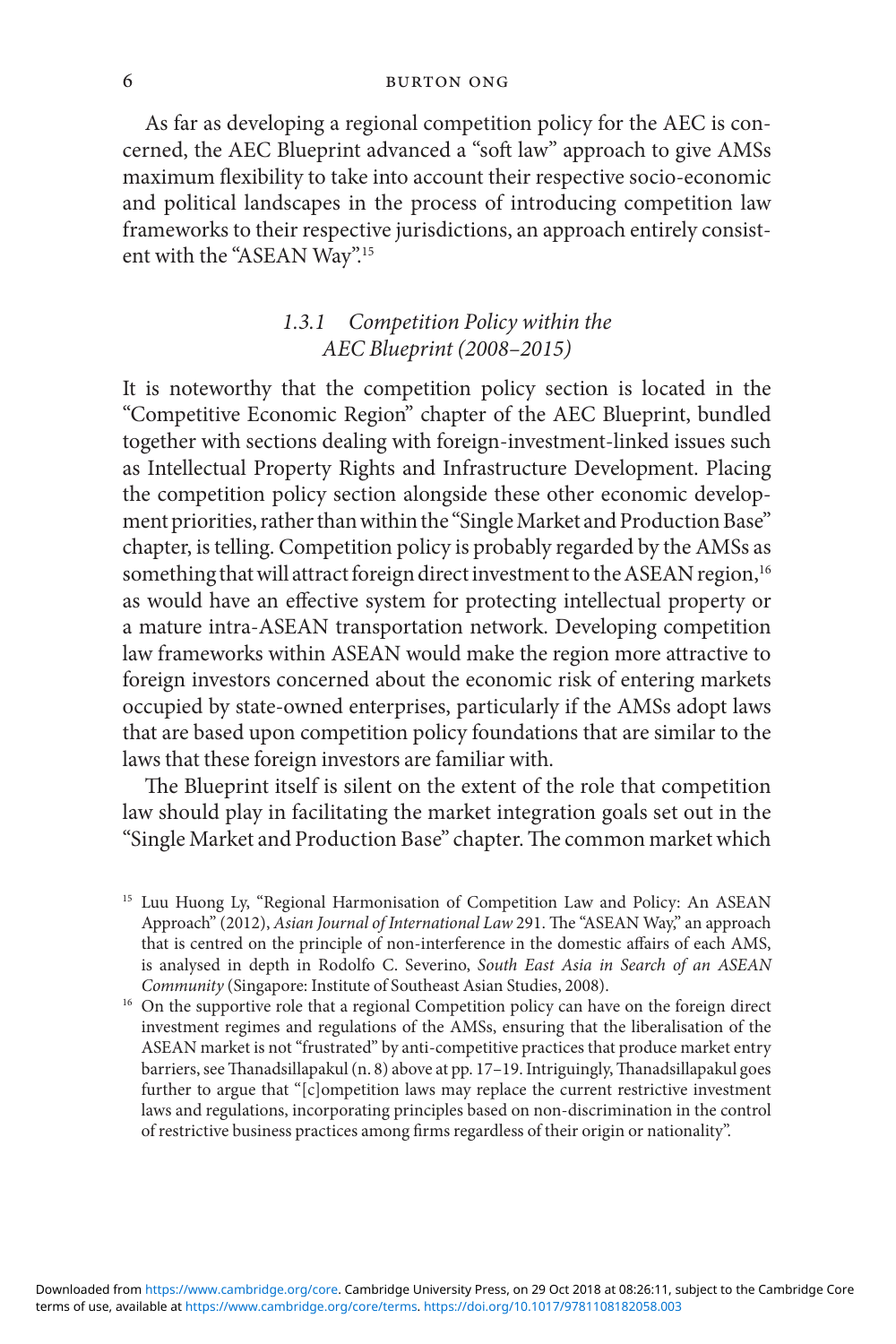the AMSs envisage within the ASEAN region is fundamentally different from that found in the European Union, where a supranational competition law framework plays a central role to ensure that markets are not divided along national lines and that private conduct does not impede trade between member states. The AEC Blueprint does not expect competition policy to perform such an onerous task because the AMSs have only committed themselves, to date, towards a much lower level of integration between their respective economies. In the absence of a supranational institutional and legal framework within the ASEAN region, the competition policy agenda articulated in the Blueprint must have been intended by the AMSs to focus primarily on their respective national jurisdictions.

The competition policy section of the AEC Blueprint states that the "main objective of competition policy is to foster a culture of fair competition"17 and identifies the following actions to be pursued by the AMSs in this regard:

- i. Endeavour to introduce competition policy in all ASEAN Member Countries by 2015;
- ii. Establish a network of authorities or agencies responsible for competition policy to serve as a forum for discussing and coordinating competition policies;
- iii. Encourage capacity building programmes/activities for ASEAN Member Countries in developing national competition policy; and
- iv. Develop a regional guideline on competition policy by 2010, based on country experiences and international best practices with the view to creating a fair competition<sup>18</sup> environment.

Action (i) has been substantially achieved, with all the AMSs, except for Cambodia, having enacted national competition law frameworks by 2016. Action (ii) was achieved with the establishment of the ASEAN Experts Group on Competition (AEGC), a regional forum for discussing and coordinating competition policies within ASEAN that comprises representatives from the respective national competition authorities of the AMSs. Action (iii) is pursued through the capacity-building efforts of the AEGC, together with its economic development partners, while Action (iv) was achieved with the publication of the ASEAN Regional Guidelines

<sup>&</sup>lt;sup>17</sup> AEC Blueprint, [41].

<sup>&</sup>lt;sup>18</sup> The implications of the term "fair competition" will be explored below in the section dealing with the Regional Guidelines.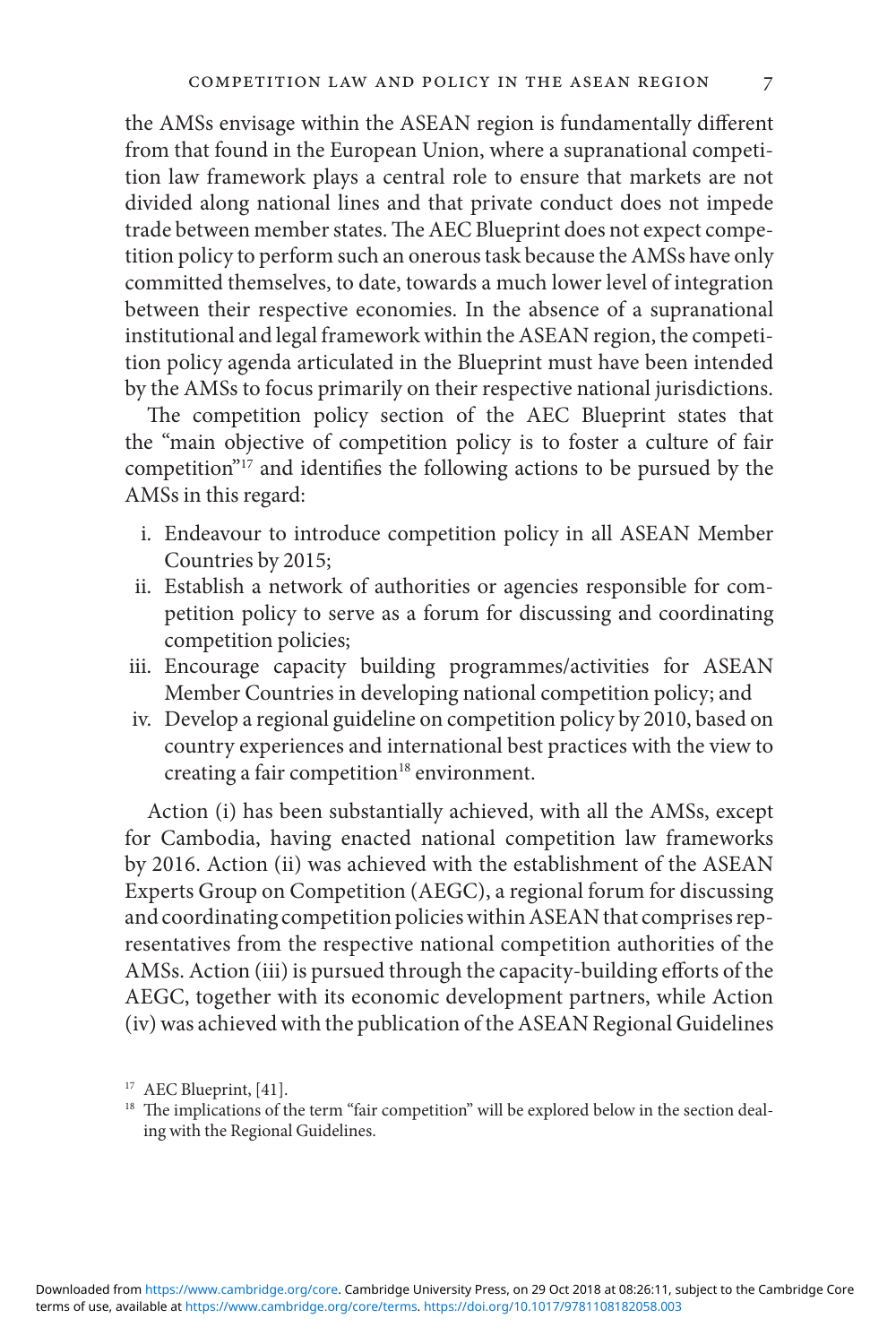on Competition Policy in 2010 ("Regional Guidelines"),<sup>19</sup> followed thereafter by the Guidelines on Developing Core Competencies in Competition Policy and Law for ASEAN in 2013 ("Regional Core Competencies – RCC – Guidelines").20 Both these Guidelines articulate broad non-binding principles to assist the AMSs, particularly those with less experience with competition law, in developing their respective national legal frameworks. The Regional Guidelines provide AMSs with a framework guide to the core legal and economic principles underlying competition law regimes, while the RCC Guidelines introduce national competition authorities to useful international best-practices that are relevant to the development of their respective competition law agencies, enforcement systems and advocacy programmes. The production of both Guidelines was funded with technical and economic assistance from the German Federal Foreign Office, implemented through the Deutsche Gesellschaft für Internationale Zusammenarbeit (GIZ).

## *1.3.2 The ASEAN Experts Group on Competition (AEGC)*

Economic Ministers from the AMSs endorsed the establishment of the AEGC in 2007 as an official ASEAN body, comprising country representatives from national competition authorities and government departments responsible for their respective national competition policies. The AEGC is the central network through which the action plans relating to ASEAN competition policy are carried out, providing a focal point for undertaking the cooperative activities necessary to implement capacity building and institutional development goals set out in the Blueprint. At the time the AEGC was set up, only four of the ten AMSs had national competition law regimes – Indonesia and Thailand introduced their own comprehensive competition laws in 1999, while Singapore and Vietnam enacted their laws in 2004. The work done by the AEGC facilitated the introduction of competition laws to Malaysia (in 2010), as well as to Brunei Darussalam, Lao PDR, Myanmar and the Philippines (all in 2015). The AEGC also played a central role in the development of the 2010 Regional Guidelines and the 2012 RCC Guidelines (see

<sup>&</sup>lt;sup>19</sup> Retrieved from: www.asean-competition.org/read-publication-asean-regional-guidelineson-competition-policy.

<sup>&</sup>lt;sup>20</sup> Retrieved from: www.asean-competition.org/read-publication-guidelines-on-developingcore-competencies-in-competition-policy-and-law-for-asean.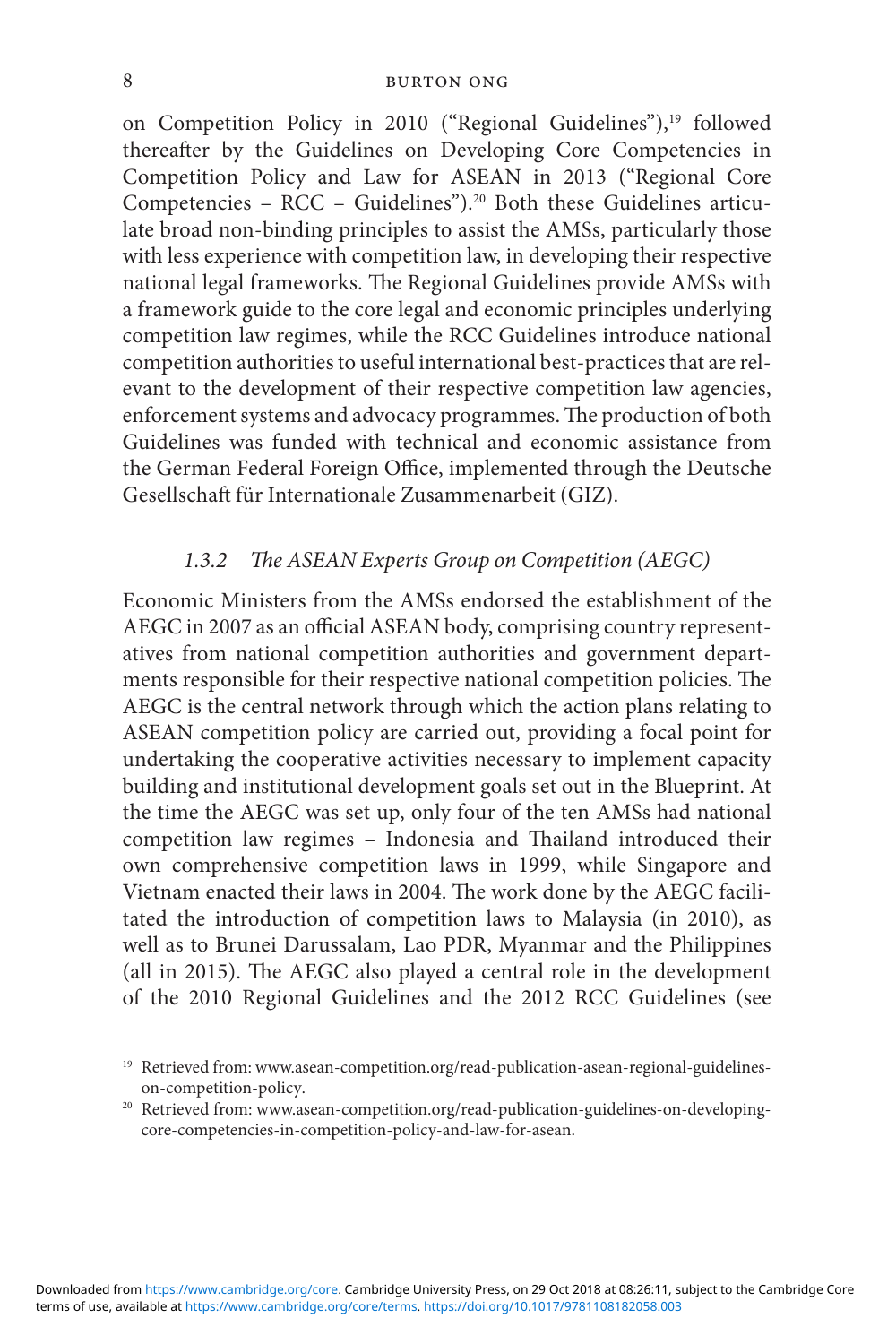below), organising an annual ASEAN Competition Conference Series to promote the importance of competition law and policy to the AMSs. The AEGC launched its website (www.asean-competition.org) in 2013 to serve as a virtual platform for building public awareness of competition law and policy issues within the region, as well as to provide updates on the latest developments in the field from the AMSs. Ahead of its 10-year anniversary, the AEGC published its inaugural 2016 Annual AEGC Report, the first in a series of annual reports, to provide summaries of the achievements made by national competition authorities in the AMSs each year. In its 2016 Annual Report, the AEGC declared that it is "committed to focus its work on establishing enforceable competition rules, putting in place effective institutional mechanisms to support the implementation of competition law, creating a competition-aware region that supports fair competition, strengthening regional cooperation on CPL, and ensuring the gradual alignment of competition rules under the new AEC Blueprint 2025".<sup>21</sup> The AEC Blueprint 2025 (see below) provides the broad directions for further economic integration between the AMSs and sets out a list of strategic measures to guide the future work of the AEGC, which has since produced The ASEAN Competition Action Plan 2025 (see below).

## *1.3.3 The ASEAN Regional Guidelines on Competition Policy (2010)*

The 2010 Regional Guidelines serve as a non-binding reference guide for AMSs on the various policy and institutional options that may be used to shape their respective national competition law and policy frameworks. These Guidelines are based on country experiences and international best practices, with ten chapters and forty-four pages of proposals for how competition policy might be implemented by the AMSs in their respective jurisdictions. The key features of the Regional Guidelines will be summarised in Table 1.2, along with brief comments on their significance towards understanding the AEGC's perspective on various competition policy issues.

 $21$  See n. 4 above at p. 6.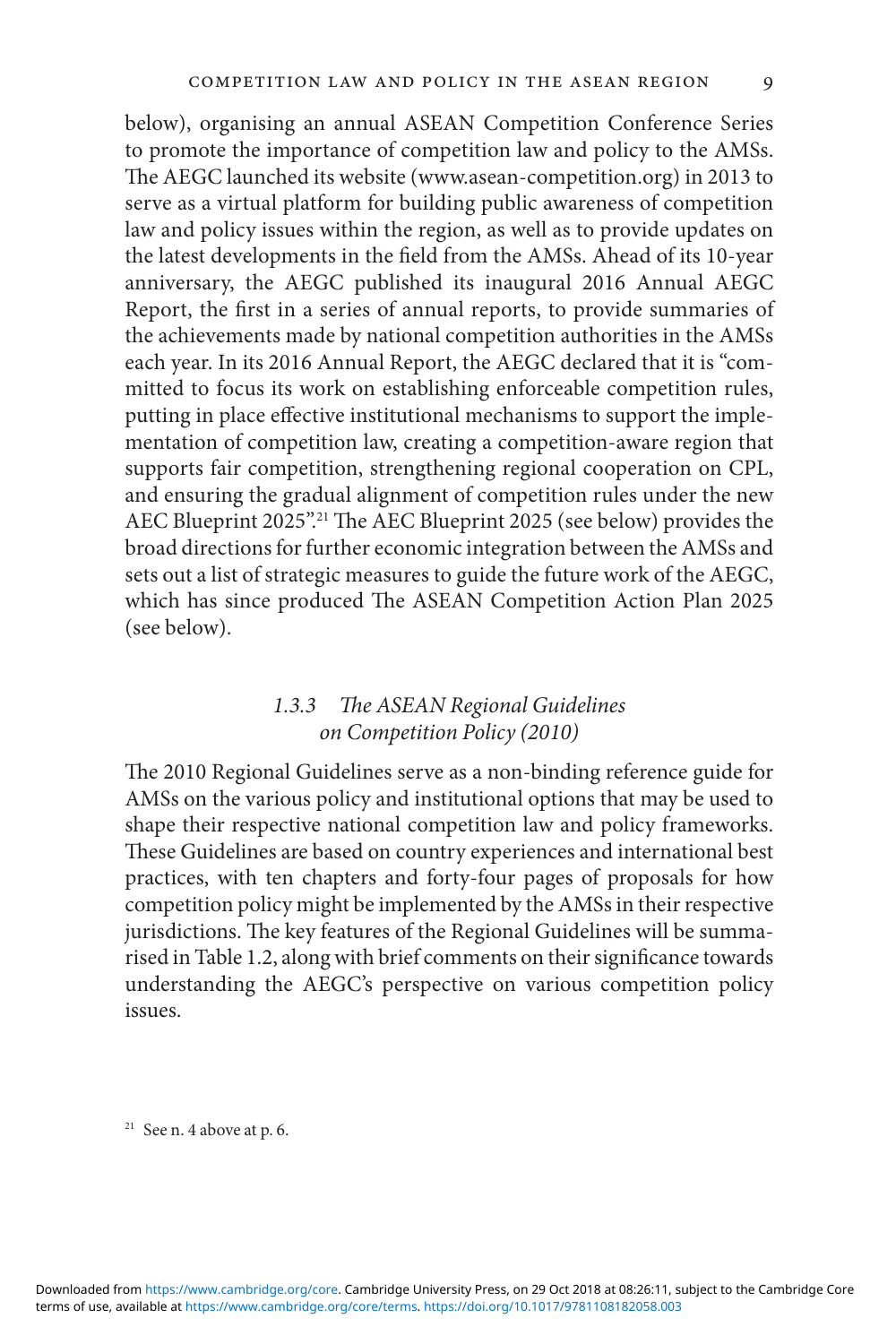| Chapter          | Highlights                                                                                                                                                                                                                                                                                                                                                                                                                                                                                                                                                                                                                                                                                                                                                                                         | Commentary                                                                                                                                                                                                                                                                                                                                                                                                                                                                                                                                                                                                                                                                                                                                                             |
|------------------|----------------------------------------------------------------------------------------------------------------------------------------------------------------------------------------------------------------------------------------------------------------------------------------------------------------------------------------------------------------------------------------------------------------------------------------------------------------------------------------------------------------------------------------------------------------------------------------------------------------------------------------------------------------------------------------------------------------------------------------------------------------------------------------------------|------------------------------------------------------------------------------------------------------------------------------------------------------------------------------------------------------------------------------------------------------------------------------------------------------------------------------------------------------------------------------------------------------------------------------------------------------------------------------------------------------------------------------------------------------------------------------------------------------------------------------------------------------------------------------------------------------------------------------------------------------------------------|
| 1: Objectives of | The Regional Guidelines "serve as a general framework guide<br>regional guidelines for the AMSs as they endeavour to introduce, implement and<br>develop competition policy in accordance with the specific<br>legal and economic context of each AMS" [1.2.1].<br>The Regional Guidelines "endeavour to help in the process of<br>building stronger economic integration in the region  [and]<br>only serve as a reference and are not binding on the AMSs"<br>$[1.2.2]$ .<br>The Regional Guidelines "take into account the varying devel-<br>opment stages of competition policy in the AMS  [and] set<br>out different measures that an AMS can adopt or maintain to<br>proscribe anti-competitive business conduct, depending on its<br>own stage of competition policy development" [1.3.1]. | The objectives of the Regional Guidelines emphasise a few key<br>underlying principles:<br>They contain non-binding recommendations for the AMSs;<br>They may be implemented differently in each AMSs and<br>2.<br>tailored according to local circumstances; and<br>They are intended to facilitate the economic integration<br>3.<br>process between the AMSs.<br>It is worth noting that the objectives of the Regional Guidelines<br>do <i>not</i> :<br>Propose the adoption of competition rules as a means to<br>establish a single market across the ASEAN region;<br>Contemplate the existence of any supranational legal framework<br>or enforcement agencies; or<br>Require any harmonisation of the AMSs' national competition<br>law regimes. <sup>1</sup> |

Table 1.2 *The 2010 ASEAN Regional Guidelines on competition policy – a summary*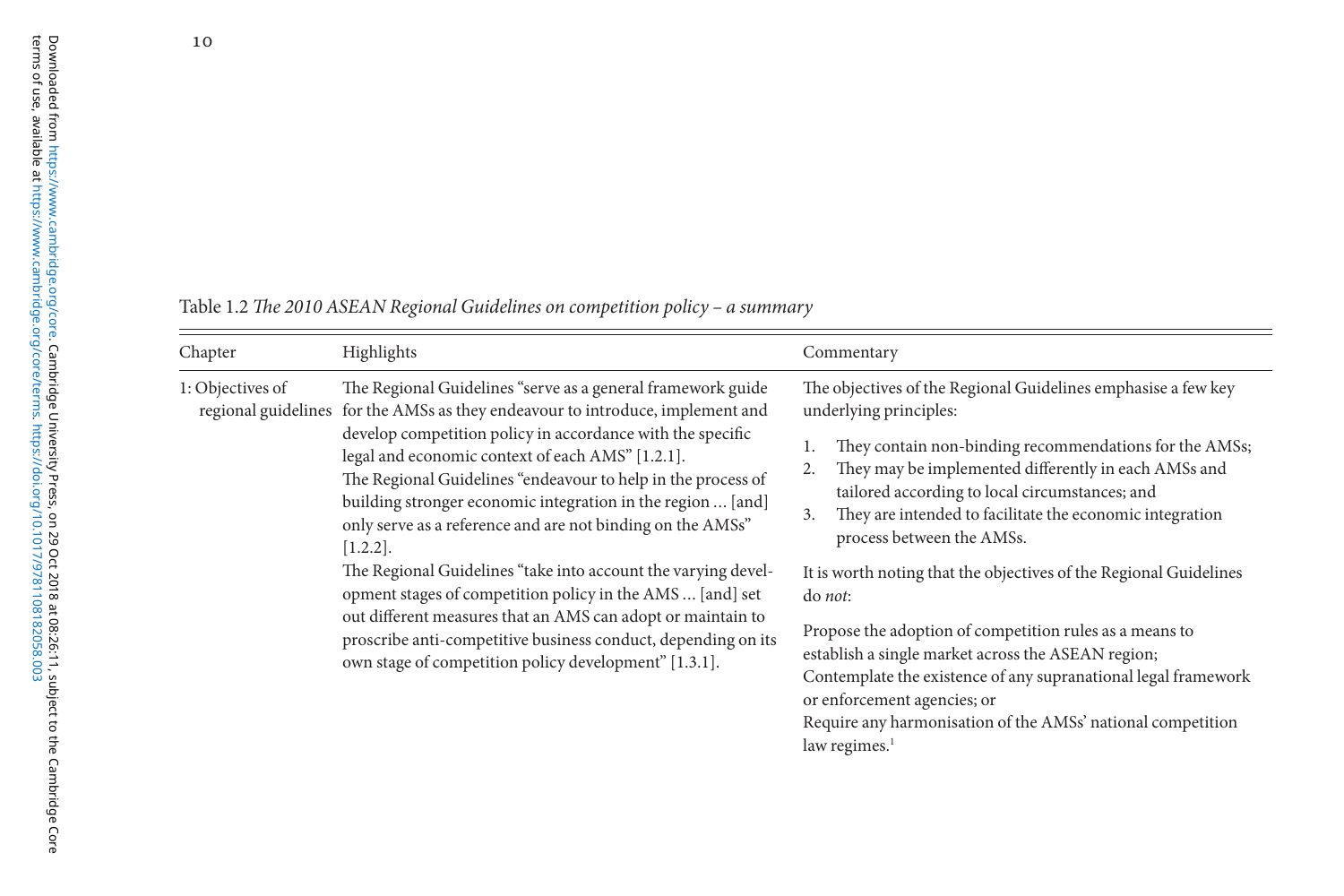2: Objectives and benefits of competition policy

Competition policy identifies "the promotion and the protection of the competitive process" as the "most commonly stated objective of competition policy" [2.2.1]. terms of use, available at <sup>11</sup>

> Competition policy is regarded as introducing "a 'level-playing field' for all market players", while competition law provides the market with a set of "rules of the game" that "protects the competition process itself, rather than competitors in the market" [2.2.1].

> The pursuit of "fair or effective competition" can contribute to improvements in (i) economic efficiency; (ii) economic growth and development; and (iii) consumer welfare [2.2.1.1–3]. Competition policy is regarded as "beneficial to developing countries" where market deregulation, privatisation and liberalisation enable these countries to ensure that former public monopolies are not replaced by private monopolies [2.2.2]. Competition policy can accommodate other economic and social policies – regional market integration, promotion or protection of small businesses, advancement of technology and innovation, industrial diversification, environmental protection, etc. [2.2.3].

The AEC Blueprint<sup>2</sup> and Regional Guidelines envisage competition policy to be used to create a "fair competition environment in ASEAN".3 While this might be construed as supporting the view that the competition rules of the AMSs should also be concerned with differentiating between "fair" and "unfair" methods of competition (which is what some jurisdictions have done, by integrating their competition laws with laws prohibiting acts of unfair competition), the contents of this chapter might suggest otherwise. The paragraphs in this chapter discuss the objectives and benefits of competition policy in conventional terms that are consistent with contemporary approaches to competition law adopted in mature jurisdictions – placing the focus on protecting the competitive process rather than specific competitors, promoting efficiency, consumer welfare and economic development. "Fair competition" as an objective should thus be interpreted narrowly by limiting its meaning to the notion of trying to provide a "level-playing field" for all market players – in other words, ensuring that markets are contestable and promote freedom of competition.4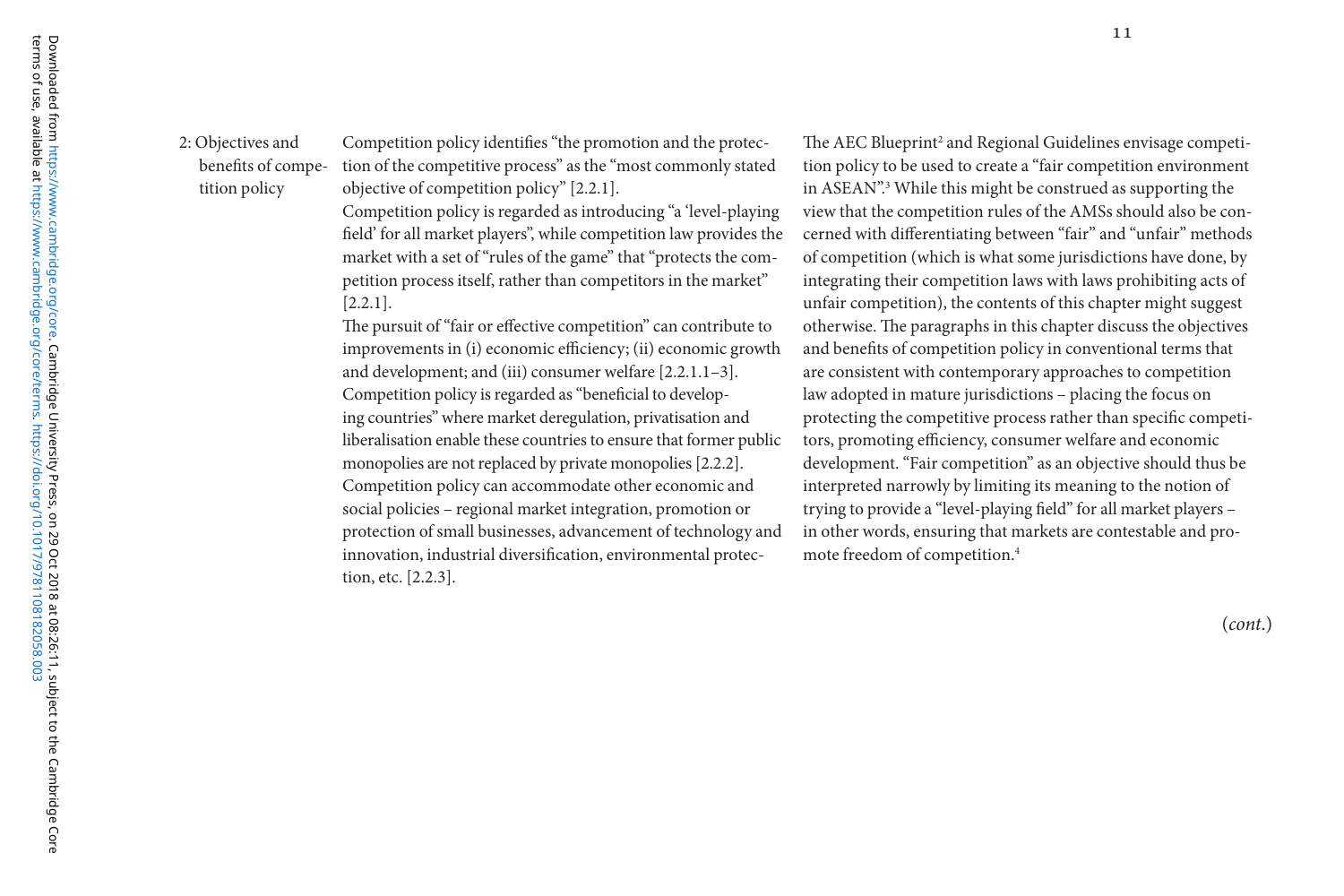| Table 1.2 $(cont.)$ |  |
|---------------------|--|
|---------------------|--|

| Highlights<br>Chapter                                                                                                                                                                                                                                                                                                                                                                                                                                        | Commentary                                                                                                                                                                                                                                                                                                                                                                                                                                                                                                                                                                                                                                                                                                                                                                                                                                                                                                                                                                                                                                                                                                                                                                                                                                                                                                                                                                                                                                                                                                                                                                                                                                                                                                               |
|--------------------------------------------------------------------------------------------------------------------------------------------------------------------------------------------------------------------------------------------------------------------------------------------------------------------------------------------------------------------------------------------------------------------------------------------------------------|--------------------------------------------------------------------------------------------------------------------------------------------------------------------------------------------------------------------------------------------------------------------------------------------------------------------------------------------------------------------------------------------------------------------------------------------------------------------------------------------------------------------------------------------------------------------------------------------------------------------------------------------------------------------------------------------------------------------------------------------------------------------------------------------------------------------------------------------------------------------------------------------------------------------------------------------------------------------------------------------------------------------------------------------------------------------------------------------------------------------------------------------------------------------------------------------------------------------------------------------------------------------------------------------------------------------------------------------------------------------------------------------------------------------------------------------------------------------------------------------------------------------------------------------------------------------------------------------------------------------------------------------------------------------------------------------------------------------------|
| Competition policy complements trade policy, industrial policy<br>and regulatory reform, such that it "can be an important factor<br>in enhancing the attractiveness of an economy to foreign direct<br>investment, and maximizing the benefits of foreign investment"<br>$[2.2.4]$ .<br>Individual AMSs are allowed to "decide which of the objec-<br>tives it wishes to pursue, taking into account its own national<br>competition policy needs" [2.2.5]. | The discussion in this chapter about the various ways in which<br>competition policy can accommodate other socio-economic<br>objectives, as well as the possible intersections between competi-<br>tion policy and other potentially competing government policies,<br>is very concise, merely alluding to the complexities of fitting<br>competition policy as a single piece of a bigger jigsaw puzzle into<br>the broader policy landscape of each AMSs. Competition policy<br>is presented as a complementary tool that can be used with other<br>government policies - to advance the objectives of those other<br>policies - without explicitly articulating the real possibility of<br>conflict. <sup>5</sup> It would probably have been helpful (particularly to the<br>AMSs which were still in the process of drafting their national<br>competition laws at the time the Regional Guidelines were<br>published) if there was a more thoughtful analysis of the common<br>types of situations where competition policy collides with other<br>government policies, with suggestions as to how such policy ten-<br>sions might be resolved.<br>The non-prescriptive nature of the Regional Guidelines, which<br>give the AMSs a "buffet" of possible objectives <sup>6</sup> and benefits that<br>they may use to design their national competition laws, creates<br>the risk that their respective legal regimes are underpinned by<br>divergent policy foundations. <sup>7</sup> This will make it more difficult<br>for the AEGC to facilitate convergence between the competition<br>law frameworks of the AMSs, which is one of strategic measures<br>articulated in $[27(v)]$ of the AEC Blueprint 2025. |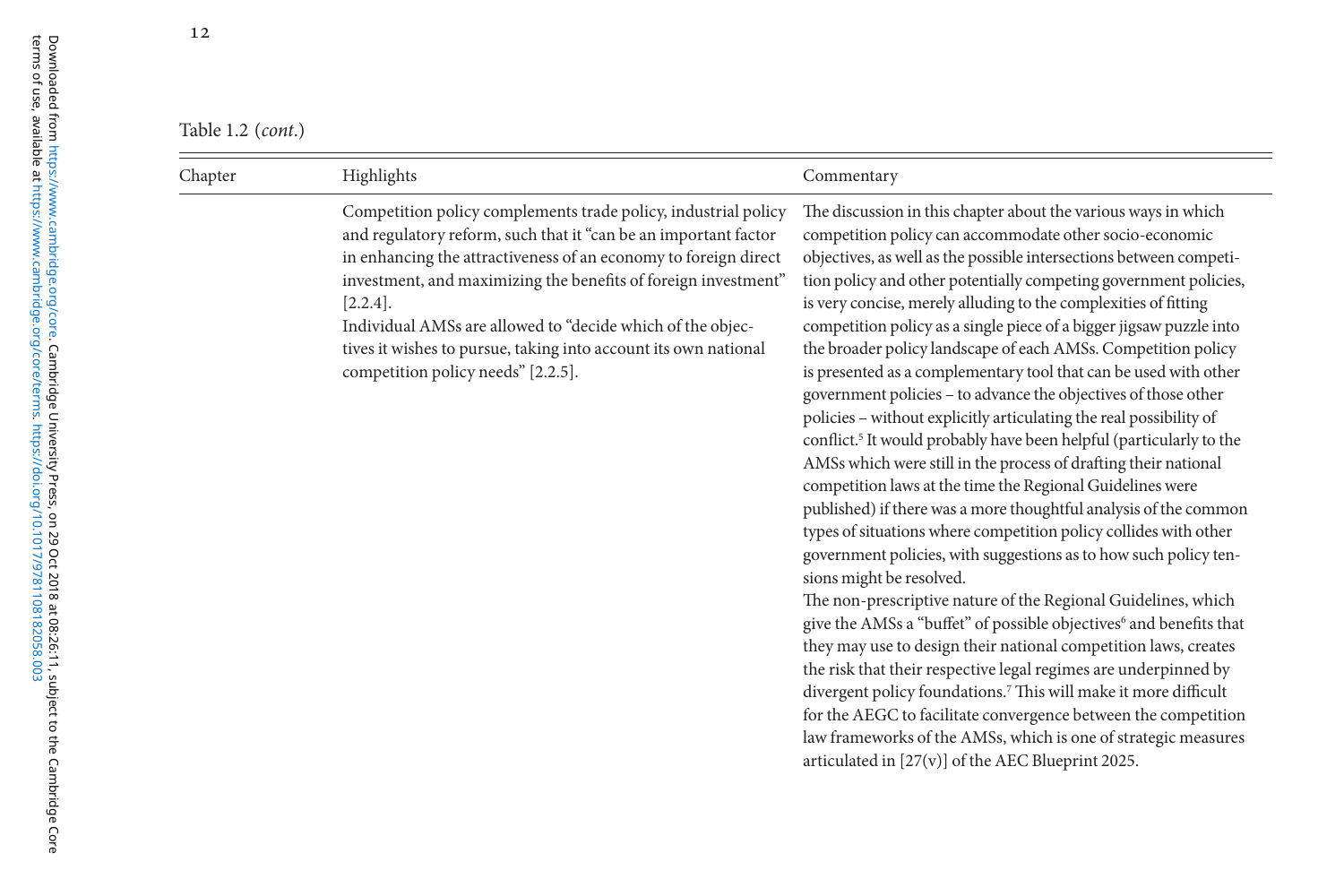3: Scope of and law

competition policy law – the prohibition of anti-competitive agreements (hori-Sets out the general substantive principles of competition zontal and vertical), abuse of a dominant position (market power), anti-competitive mergers and other restrictive trade practices [3.1].

> Summarises key legal principles drawn from European competition law: "undertakings"; what it means to "prevent", "distort" or "restrict" competition; "hardcore restrictions" vs "rule of reason" analysis; "dominant position" and "abuse"; "substantial lessening of competition" and mergers; mandatory and voluntary notifications; "block exemptions", etc. [3.2–5]. Emphasises the importance of having general competition laws that apply uniformly to all parties engaged in commercial economic activities, such that all business "engaged in the same or similar lines of activity should be subject to the same legal principles and standards to ensure fairness, equality, transparency, consistency and non-discriminatory treatment under the law" [3.1.2 and 3.1.3].

The Euro-centric nature of the discussion on the foundational principles underlying the three major types of competition law prohibitions can be attributed to the technical assistance given to the AEGC by European sponsors in drafting the Regional Guidelines. Interestingly, the only AMSs that have modelled their national competition law regimes closely after the European model are Singapore, Malaysia and Brunei Darussalam. It remains to be seen whether the other AMSs' legal frameworks will move closer to the European model as the work of the AEGC progresses.

The emphasis placed on equality and uniformity in the application of the competition law prohibitions to all entities engaged in economic activities is significant, given the prevalence of stateowned enterprises, as well as many large enterprises that were formerly state-run entities, in all the AMSs. In [3.1.2], "Stateowned enterprises" are specifically mentioned as appropriate candidates to whom competition laws should be applied, "unless exempted by law". Interestingly, in the ten specific examples of the categories of exemptions that the AMSs are asked to consider in their competition legislation (discussed in [3.5]), there is no mention of whether State-owned enterprises should be exempted from the scope of the competition law regime.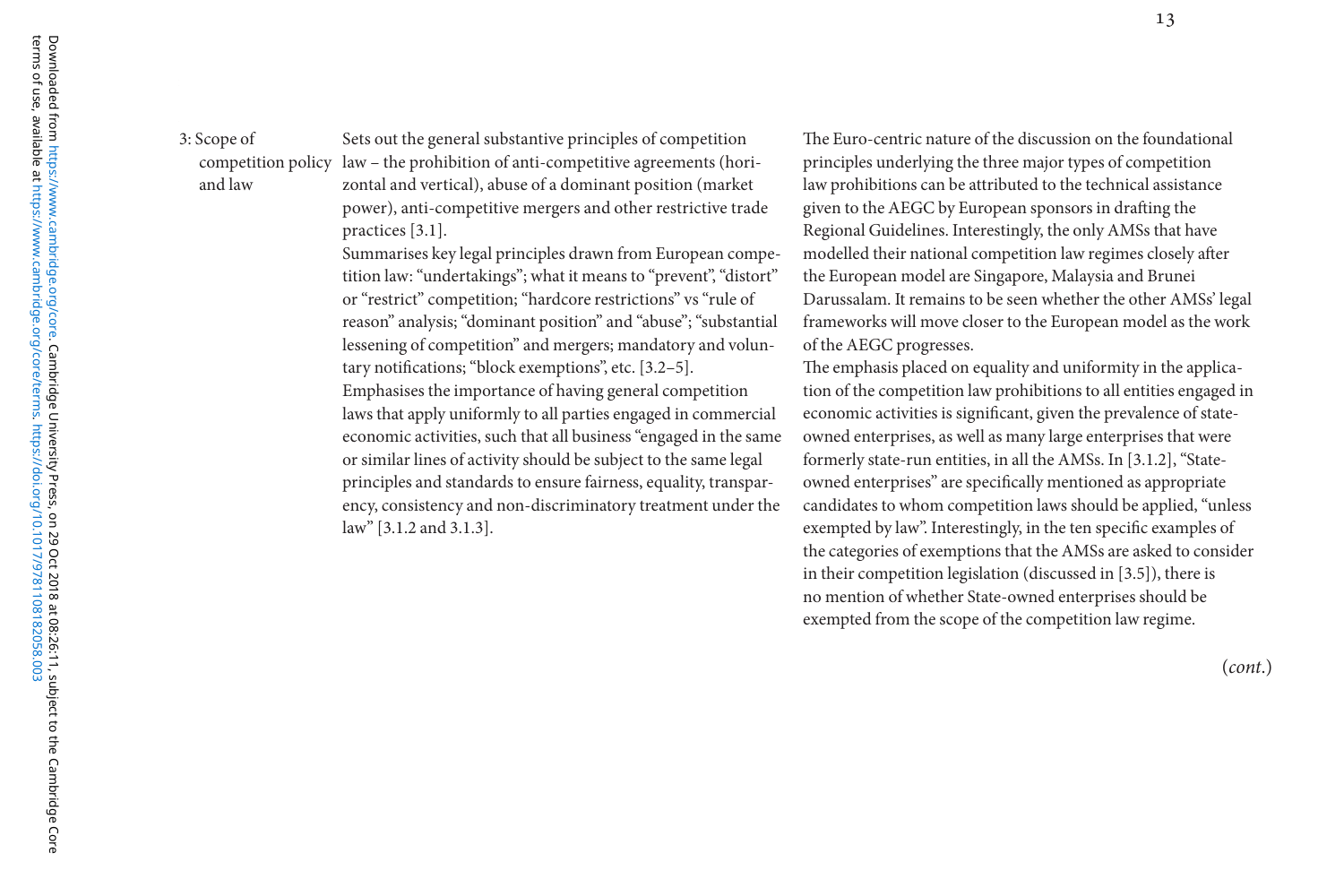Table 1.2 *(cont.)* 

| Chapter                                                                                                                     | Highlights                                                                                                                                                                                                                                                                                                                                                                                                                                                                                                                                                                                                                                                                                                                                                                                                                                                                                                                                                                                                                                                                                                                                                                                                                                                                                                                                                                                                                                                                                                                                                                                                             | Commentary                                                                                                                                                                                                                                                                                                                                                                                                                                                                                                                                                                                                                                                                                                                                                                                                                                                                                                                                                                                                                                                                                                                                                                                                                                                                                     |
|-----------------------------------------------------------------------------------------------------------------------------|------------------------------------------------------------------------------------------------------------------------------------------------------------------------------------------------------------------------------------------------------------------------------------------------------------------------------------------------------------------------------------------------------------------------------------------------------------------------------------------------------------------------------------------------------------------------------------------------------------------------------------------------------------------------------------------------------------------------------------------------------------------------------------------------------------------------------------------------------------------------------------------------------------------------------------------------------------------------------------------------------------------------------------------------------------------------------------------------------------------------------------------------------------------------------------------------------------------------------------------------------------------------------------------------------------------------------------------------------------------------------------------------------------------------------------------------------------------------------------------------------------------------------------------------------------------------------------------------------------------------|------------------------------------------------------------------------------------------------------------------------------------------------------------------------------------------------------------------------------------------------------------------------------------------------------------------------------------------------------------------------------------------------------------------------------------------------------------------------------------------------------------------------------------------------------------------------------------------------------------------------------------------------------------------------------------------------------------------------------------------------------------------------------------------------------------------------------------------------------------------------------------------------------------------------------------------------------------------------------------------------------------------------------------------------------------------------------------------------------------------------------------------------------------------------------------------------------------------------------------------------------------------------------------------------|
| 4: Role and<br>Responsibilities<br>of Competition<br>Regulatory Body<br>/ Institutional<br>Structure / Sector<br>Regulators | Sets out the roles that the national competition authority can<br>play in each AMSs, from issuing regulations to enforcement,<br>advocacy, providing advice on competition policy to other<br>branches of government and capacity building [4.1].<br>Recommends that enforcement agencies should adopt prior-<br>itisation criteria "to make the best use of available resources"<br>$[4.2]$ .<br>Offers alternative models of institutional structure that<br>national competition authorities might adopt,<br>including the option of a "standalone independent authority<br>responsible for competition policy and enforcement", "differ-<br>ent statutory authorities respectively responsible for competi-<br>tion policy administration and enforcement within specific<br>sectors" and in-house competition regulatory functions<br>carried out "within the relevant Government department<br>of Ministry", giving AMSs latitude to determine appellate<br>organs, while emphasising the need for<br>the competition regulatory body to "avoid political<br>influence" [4.3].<br>Recognises the role of balancing competition policy against<br>national sectoral regulation, and the need for AMSs to decide<br>if they should exempt industries subject to sectoral regulation<br>from the general competition law and rely "entirely on sector-<br>specific regulation to meet competition policy objectives in<br>regulated sectors", or if they should use "concurrent regulation,<br>with the national competition policy  providing the overarch-<br>ing template for pro-competitive regulation" [4.4]. | Drawing from the experiences of the more mature competition<br>law jurisdictions in developed countries, the recommendations in<br>this chapter on what a national competition authority needs to do,<br>and how it should go about fulfilling these functions, are systemati-<br>cally laid out and grounded in common sense. Newer competition<br>regimes established among the AMSs should find the guidance<br>provided useful in identifying the issues that need to be considered<br>in setting up their respective enforcement agencies.<br>However, by presenting a range of different institutional structures<br>that might be utilised in national competition law regimes, without<br>taking a normative position on which model is most advanta-<br>geous, the Regional Guidelines make it less likely for convergence<br>to take place between the AMSs on this front. Consequently, the<br>national competition authorities in some countries vary from stan-<br>dalone authorities with quasi-judicial powers to impose penalties<br>(Indonesia), those that are housed within government departments<br>or ministries (Singapore, Vietnam, Thailand) to prosecutorial agen-<br>cies that enforce competition law infringements through judicial<br>proceedings (Philippines). |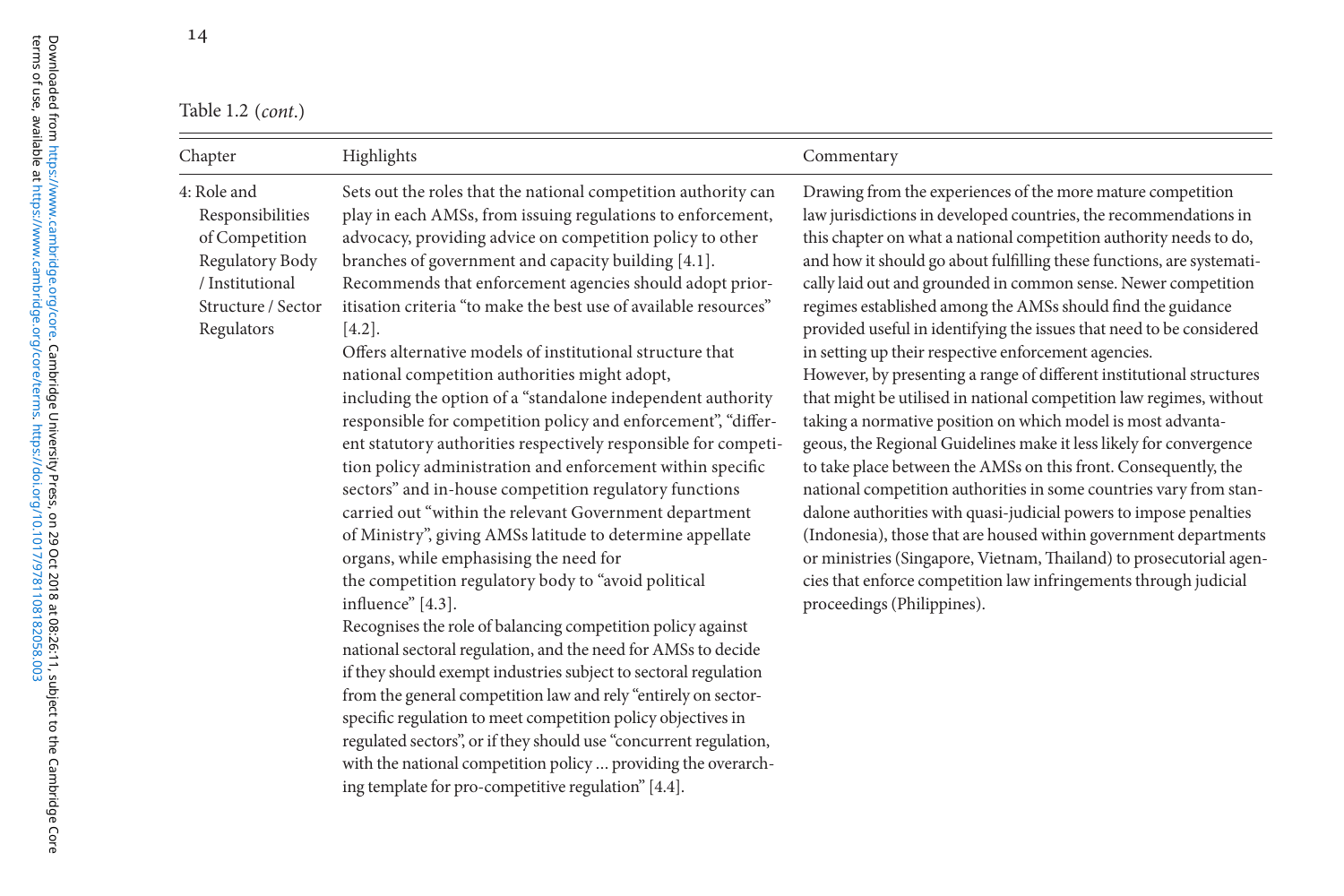5: Legislation and Guidelines / Transitional Provisions

Recommends that the AMSs introduce basic legislation "containing key broad provisions" along with secondary legislation "to implement and clarify the more operational aspects ... and provide guidance on how the competition regulatory body will interpret the law" [5.1.1].

Outlines the key legal provisions that need to be found in national competition laws, including "Extra-territorial application of competition law", and "Cooperation between the competition regulatory body and other local or overseas regulatory authorities" [5.1.3.2 and 5.1.3.19].

Recognises that AMSs may need to review existing laws (including laws relating to intellectual property, fair trading, sectoral regulation and consumer protection) to ensure compatibility or consistency with competition policy. AMSs should also consider a phased approach to the implementation of their competition laws, providing for transitional provisions to give undertakings enough time to adjust their conduct [5.2–4].

The Regional Guidelines identify twenty-one types of statutory provisions which the AMSs ought to include within their competition legislation, addressing the whole spectrum of competition law issues ranging from substantive liability to procedural and administrative matters. In the context of developing competition policy norms within ASEAN on a regional basis, the two areas which stand out are the "Extra-territorial application of competition law" and "Cooperation between the competition regulatory body and other local or overseas regulatory authorities". In the absence of a supranational competition law and a supranational enforcement agency, intra-ASEAN cross-border conduct that is anti-competitive can only be effectively addressed by national competition authorities from the relevant AMSs. This necessitates the existence of clear laws which define the legitimate scope of a national competition authority's jurisdiction over the extra-territorial aspects of the anti-competitive conduct, along with appropriate procedural frameworks that permit cooperation between enforcement agencies to facilitate investigative activities in their respective jurisdictions.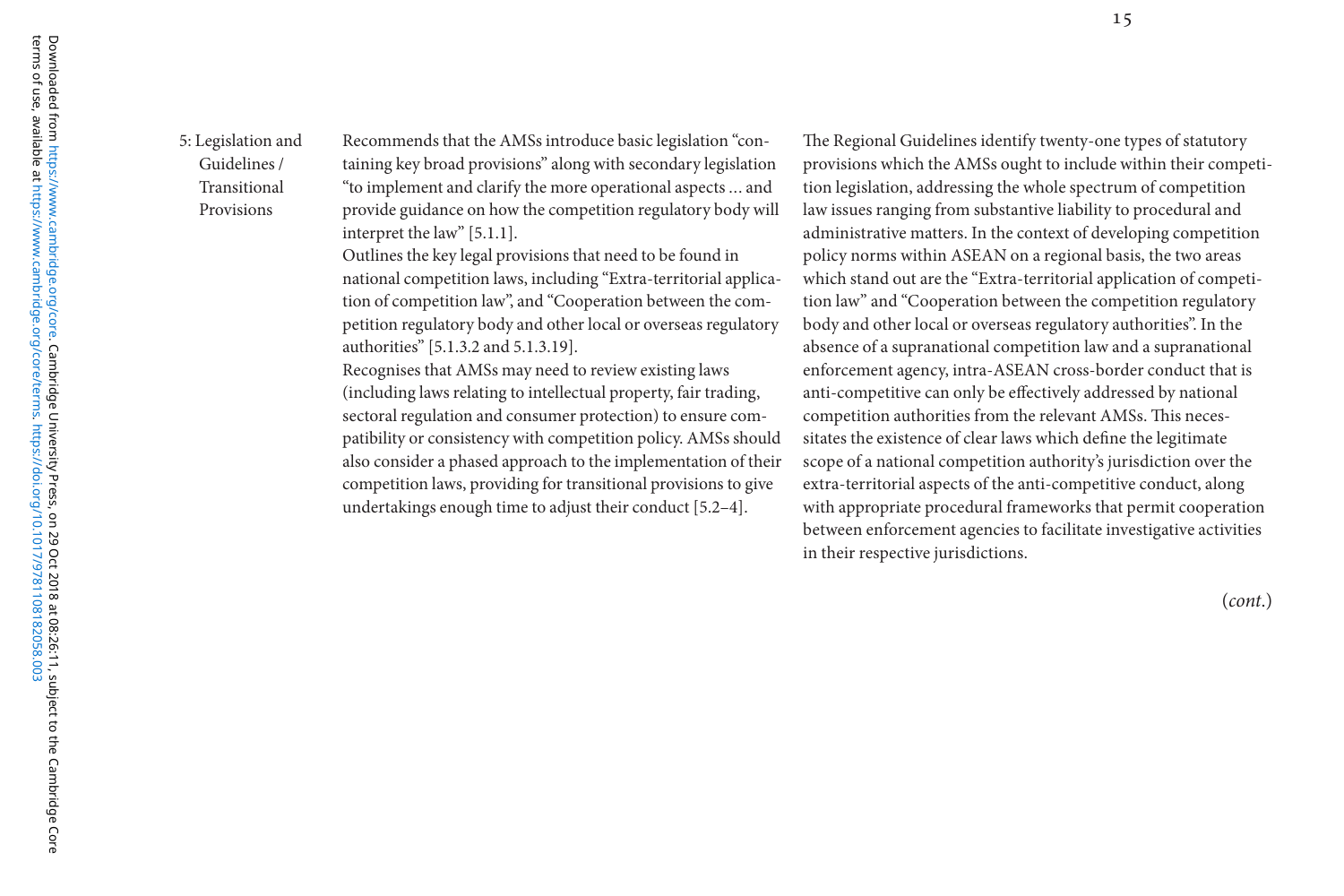| Table 1.2 ( <i>cont</i> .) |  |
|----------------------------|--|
|----------------------------|--|

| Chapter                  | Highlights                                                                                                                                                                                                                                                                                                                                                                                                                                                                                                                                                                                                                                                                                                                                                                                                                                                                                                       | Commentary                                                                                                                                                                                                                                                                                                                                                                                                                                                                                                                                                                                                                                                                                                                                                                                                                                                                                                                                                                                                                                                                                                                                                                                                                                                                                                                                                                                |
|--------------------------|------------------------------------------------------------------------------------------------------------------------------------------------------------------------------------------------------------------------------------------------------------------------------------------------------------------------------------------------------------------------------------------------------------------------------------------------------------------------------------------------------------------------------------------------------------------------------------------------------------------------------------------------------------------------------------------------------------------------------------------------------------------------------------------------------------------------------------------------------------------------------------------------------------------|-------------------------------------------------------------------------------------------------------------------------------------------------------------------------------------------------------------------------------------------------------------------------------------------------------------------------------------------------------------------------------------------------------------------------------------------------------------------------------------------------------------------------------------------------------------------------------------------------------------------------------------------------------------------------------------------------------------------------------------------------------------------------------------------------------------------------------------------------------------------------------------------------------------------------------------------------------------------------------------------------------------------------------------------------------------------------------------------------------------------------------------------------------------------------------------------------------------------------------------------------------------------------------------------------------------------------------------------------------------------------------------------|
| 6: Enforcement<br>Powers | Recognises that the AMSs may choose different enforcement<br>regimes, based on whether competition law infringements are<br>regarded as "civil, administrative or criminal" wrongdoings,<br>which would determine which organs of state should impose<br>sanctions on infringing parties [6.1].<br>Provides a summary of the various enforcement-related issues<br>to be considered in the design of a national competition law<br>regime: the type of investigation powers the competition<br>authority should have, procedural safeguards, protection of<br>confidential information, powers to accept behavioural or<br>structural commitments, interim measures and injunctions,<br>types of sanctions, principles governing the calculation of<br>fines, leniency schemes to encourage whistle-blowing, settle-<br>ment procedures and private enforcement of competition law<br>infringements $[6.2-11]$ . | This chapter of the Regional Guidelines provides a comprehen-<br>sive discussion of the important procedural matters encountered<br>in competition law enforcement. The wide range of practical<br>issues which national competition authorities have to deal with,<br>and the legal powers that they need to be given under their<br>national competition law frameworks in order to do their jobs<br>effectively, are introduced clearly and systematically.<br>The neutral position taken in the Regional Guidelines on<br>whether competition law infringements - particularly cartelistic<br>conduct - should be regarded as criminal wrongdoings is poten-<br>tially problematic. AMSs that criminalise price-fixing conduct<br>(for instance, the Philippines) may face challenges in implement-<br>ing leniency programmes that are closely aligned to jurisdictions<br>which only regard such conduct as administrative wrongdo-<br>ings (such as Singapore, Malaysia and Brunei Darussalam).<br>Procedural safeguards (including considerations of due process,<br>dealt with in the next chapter of the Regional Guidelines) neces-<br>sary to protect the rights of accused persons in criminal proceed-<br>ings may, for example, make it practically difficult for a national<br>competition authority to cooperate closely with their counter-<br>parts in the other AMSs. |

16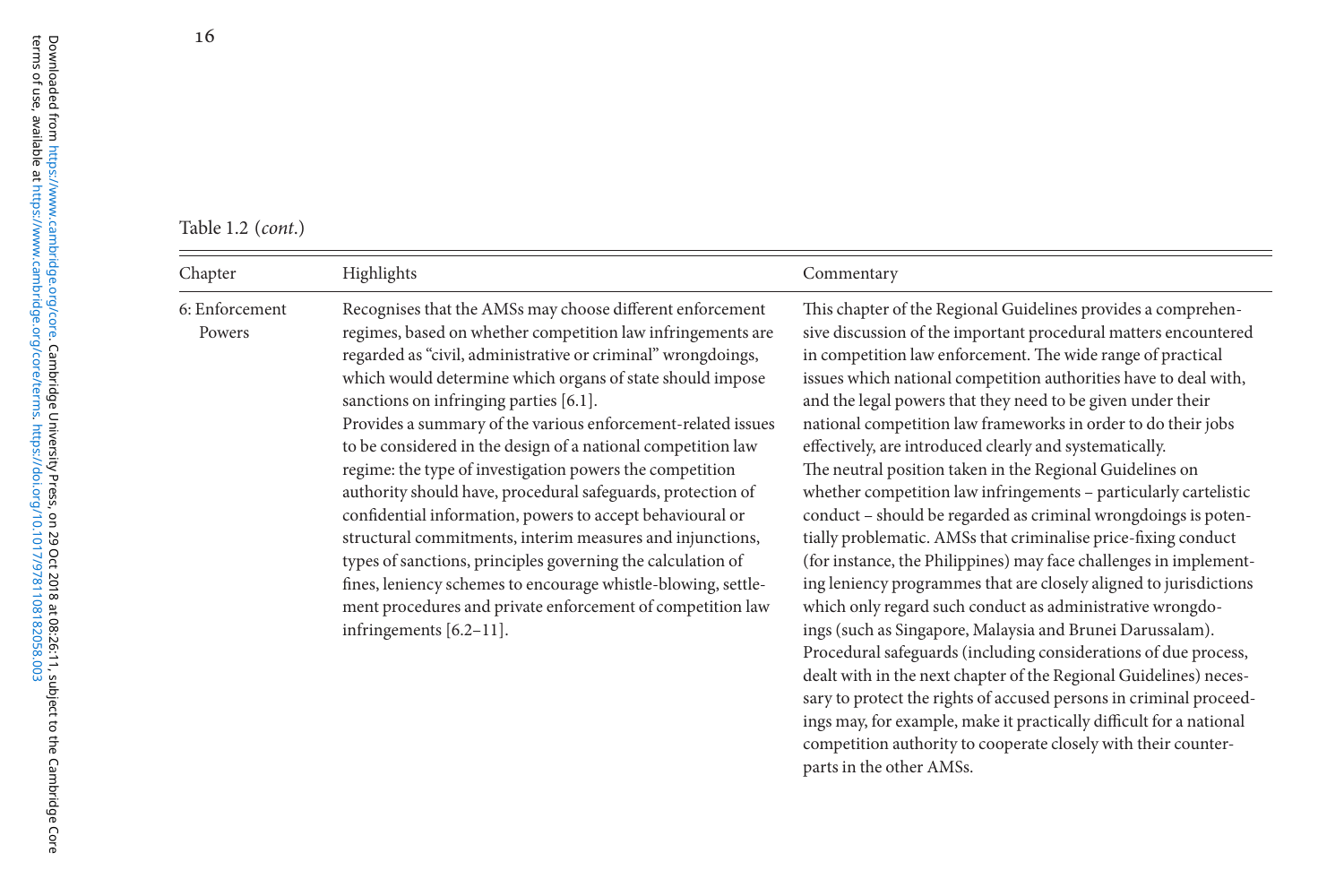7: Due Process Sets out the importance of having procedural frameworks that promote the credibility of the competition law enforcement process, giving the judiciary a role in reviewing enforcement decisions and designing institutional frameworks and processes that are consistent with various guiding principles:

- 1.Accountability of the competition regulatory body;
- 2. Availability of administrative review of the competition regulatory body's decisions when circumstances have changed or ceased to exist;
- 3. Confidentiality of information obtained by the competition regulatory body;
- 4.Independence of the competition regulatory body;
- 5.Adherence to the rules of Natural Justice:
- 6. Transparency and consistency in the competition regulatory body's policies, practices and procedures;
- 7.Timeliness in the competition authority's case-handling;
- 8. Incorporation of checks and balances to permit aggrieved parties to appeal against decisions made by the competition regulatory body [7.1 and 7.2].

The "wish-list" of due process considerations discussed in this chapter are drawn from contemporary models of liberal democracy, mirroring the procedural frameworks that have emerged from the competition law regimes of Europe and developed countries. Whether or not they are directly translatable into the legal systems of the AMSs will depend on whether these jurisdictions share the same political values. Some AMSs have more mature democracies than others, which may be undergoing major transformations from single-party Socialist or militaryrule states into market economies. It is unrealistic to expect transition economies which do not share the same view on the rule of law, or which lack the necessary institutional infrastructure, to assimilate all the guiding principles set out in this chapter into their national laws.

It should be noted, however, that there is an economic incentive for AMSs to embrace these principles in the development of their competition law regimes. These are things which matter to multinationals and foreign investors when they evaluate the risks of doing business in the ASEAN region. It is also in the reputational interest of ASEAN national competition authorities to adopt such principles in order to inspire confidence in the integrity of their respective regulatory systems.

(*cont*.)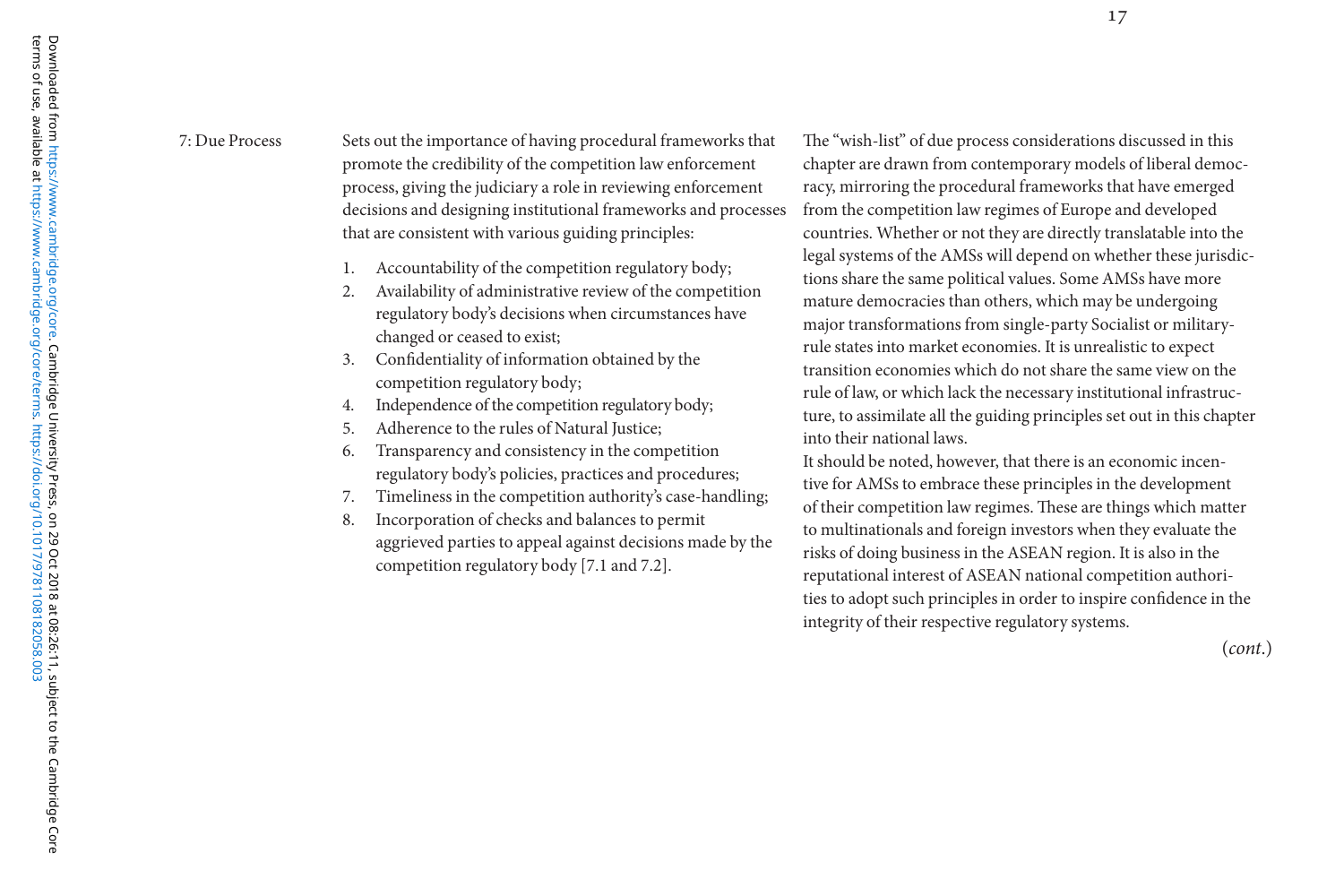terms of use, available at [https://www.cambridge.org/core/terms.](https://www.cambridge.org/core/terms) <https://doi.org/10.1017/9781108182058.003>

## Table 1.2 *(cont.)* and *a summary*  $\alpha$  *n* competition points on competition points on competition points on competition points on competition points on competition points on competition points on competition points on c

| Chapter                                             | Highlights                                                                                                                                                                                                                                                                                                                                                                                                                                                                                                                                                                                                                                                                                                            | Commentary                                                                                                                                                                                                                                                                                                                                                                                                                                                                                                                                                                                                                                                                                                                                                                                                                                                                                                                                                                                                                                                                                                                                                                                                                                                         |
|-----------------------------------------------------|-----------------------------------------------------------------------------------------------------------------------------------------------------------------------------------------------------------------------------------------------------------------------------------------------------------------------------------------------------------------------------------------------------------------------------------------------------------------------------------------------------------------------------------------------------------------------------------------------------------------------------------------------------------------------------------------------------------------------|--------------------------------------------------------------------------------------------------------------------------------------------------------------------------------------------------------------------------------------------------------------------------------------------------------------------------------------------------------------------------------------------------------------------------------------------------------------------------------------------------------------------------------------------------------------------------------------------------------------------------------------------------------------------------------------------------------------------------------------------------------------------------------------------------------------------------------------------------------------------------------------------------------------------------------------------------------------------------------------------------------------------------------------------------------------------------------------------------------------------------------------------------------------------------------------------------------------------------------------------------------------------|
| 8: Technical<br>Assistance and<br>Capacity Building | Explains the role of technical assistance and capacity building<br>(along with various guiding principles) in the development of<br>sustainable competition policy frameworks necessary for effec-<br>tive competition policy administration, enforcement, advocacy<br>and the development of competition regulatory bodies [8.1 and<br>$8.2$ ].<br>Recommends that AMSs improve the capacity of government<br>officers to engage in competition advocacy and public educa-<br>tion, build legal and economic skills necessary for the establish-<br>ment and implementation of national competition policy and<br>develop sound institution frameworks and due processes for<br>competition regulatory bodies [8.3]. | The contents of this chapter do not direct the AEGC to seek<br>technical assistance from "other competition regulatory bod-<br>ies, donor agencies and international organisations" [8.1.1].<br>However, such assistance, in relation to both technical assistance<br>and capacity building, was clearly contemplated at the time the<br>Regional Guidelines were published. The guiding principles set<br>out here - especially "adherence to country-specific needs" -<br>provide useful reminders to external donor agencies that any<br>programmes organised for the benefit of national competi-<br>tion authorities in the AMSs should be tailored to suit local<br>circumstances.<br>The development of competition policy in the ASEAN region in<br>the last decade has been driven by the AEGC's many techni-<br>cal assistance cooperation programmes with Australia and<br>New Zealand (AANZFTA Economic Cooperation Support<br>Programme - Competition Law Implementation Programme),<br>Germany (ASEAN-German Competition Policy and Law in<br>ASEAN Programme) and Japan (Technical Assistance for<br>ASEAN Competition Authorities to Strengthen Competition<br>Law Enforcement in ASEAN - Japan ASEAN Integration Fund<br>$(JAIF)$ ). <sup>8</sup> |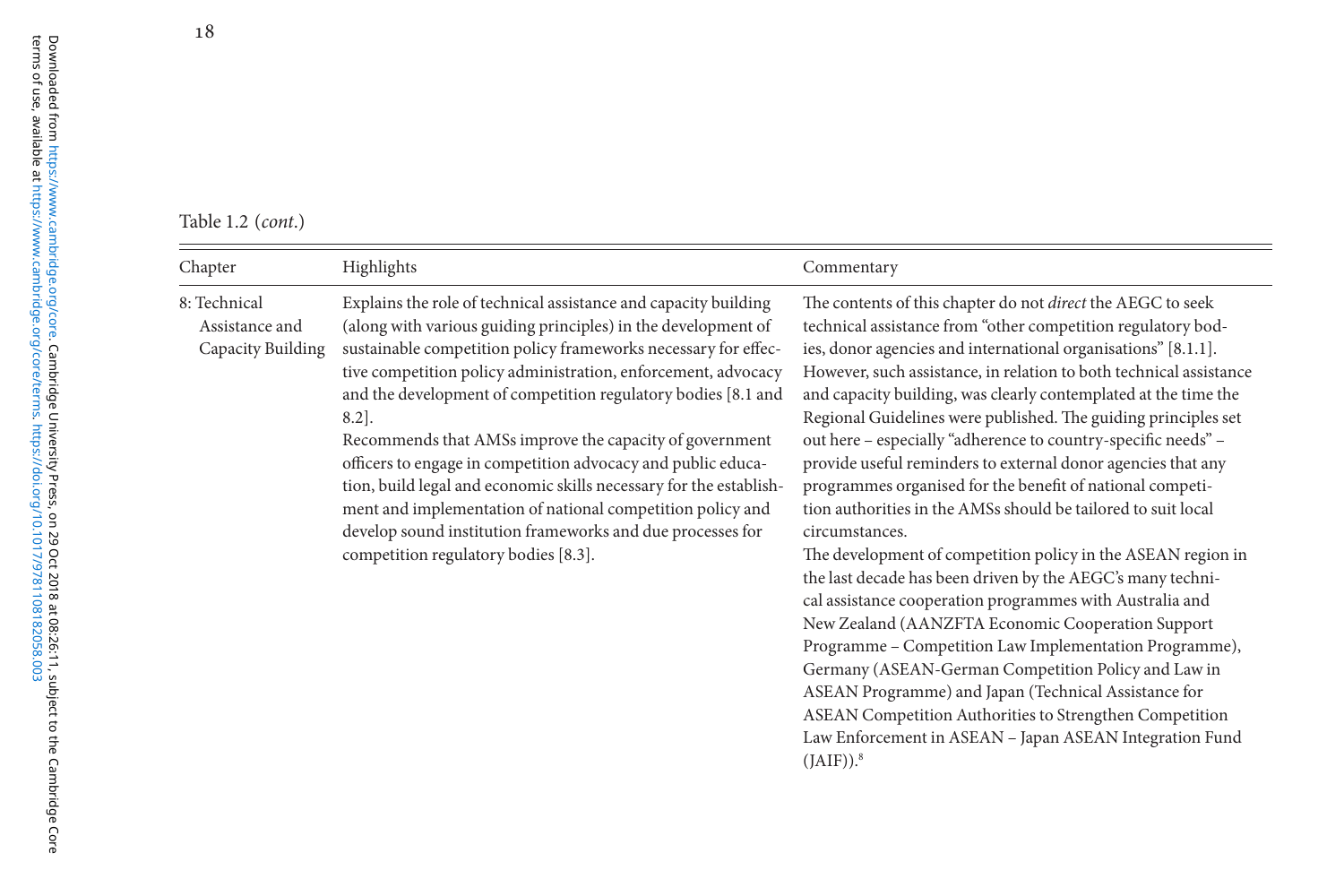#### 9: Advocacy / Outreach

Explains the role of advocacy and outreach measures in achieving the objectives of competition policy, the need for competition regulatory bodies to allocate resources in support of their public outreach efforts and how businesses should be encouraged to establish competition compliance programmes [9.1–3].

10: International Cooperation / Common Competition in Free Trade Agreements

Related Provisions economic efficiency and growth at the regional level" [10.1.1]. Identifies the "overarching or long term objectives of a cooperative competition policy arrangement for the AMSs" as "the promotion of market integration in the lead up to the establishment of a common market in 2015" and "the promotion of Lists the benefits of cooperation between competition regulatory bodies, which include "promoting a culture of competition in the ASEAN region" and "facilitating co-operation or at least a high degree of consistency in the implementation of competition policy in the ASEAN region" [10.2.1.1–2].

A regional platform for building public awareness of the benefits of competition policy across ASEAN was established in 2013 with the launch of the AEGC website (www.asean-competition.org). This website serves as a portal to the websites of the AMSs' national competition authorities, providing country updates and press releases from the AMSs relating to national and regional developments in the area of competition law and policy.

It is difficult to evaluate the exact significance of the cooperative competition policy arrangements of the AMSs towards the establishment of the AEC at the end of 2015. That national competition law regimes were successfully in place in nine of the ten AMSs by that time was certainly an achievement insofar as it resulted in an element of commonality between these jurisdictions, in that they all have laws that prohibit private conduct that is harmful to efficient functioning of markets. However, many of the differences in their developmental and political landscapes, as well as their institutional capabilities, continue to exist even after the establishment of the AEC.<sup>9</sup>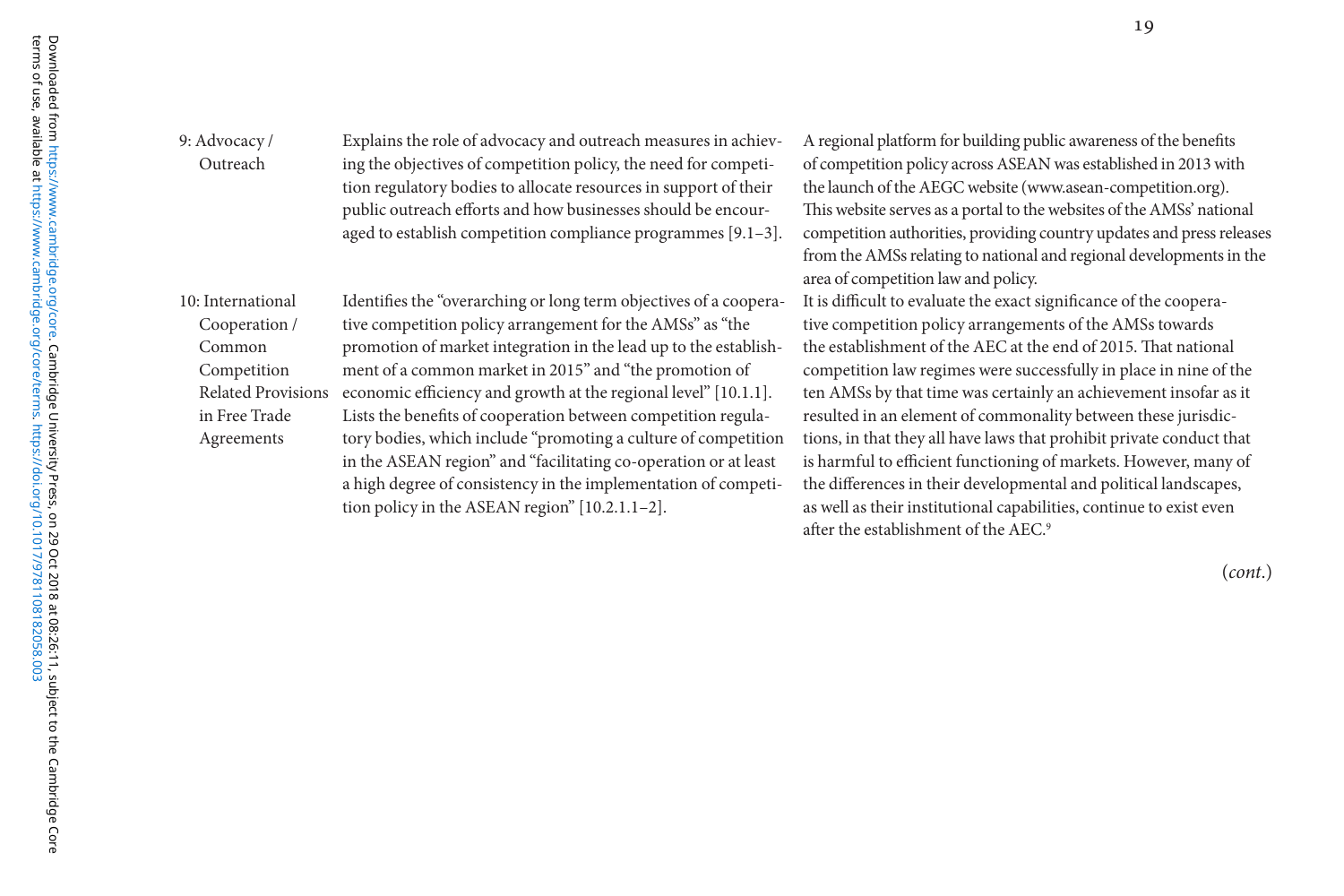#### Table 1.2 *(cont.)* and *a summary*  $\alpha$  *n* competition points on competition points on competition points on competition points on competition points on competition points on competition points on competition points on c

| Chapter | Highlights                                                                                                                                                                                                                                                                                                                                                                                                                                                                                                                                                                                                                                                                                                                                                                                                                                                                                                                                                                                                                                                                                                                                                                                                                                                        | Commentary                                                                                                                                                                                                                                                                                                                                                                                                                                                                                                                                                                                                                                                                                                                                                                                                                                                                                                                                                                                                                                                                                                                                                                                                                                                                                                                                                                                                                                                                   |
|---------|-------------------------------------------------------------------------------------------------------------------------------------------------------------------------------------------------------------------------------------------------------------------------------------------------------------------------------------------------------------------------------------------------------------------------------------------------------------------------------------------------------------------------------------------------------------------------------------------------------------------------------------------------------------------------------------------------------------------------------------------------------------------------------------------------------------------------------------------------------------------------------------------------------------------------------------------------------------------------------------------------------------------------------------------------------------------------------------------------------------------------------------------------------------------------------------------------------------------------------------------------------------------|------------------------------------------------------------------------------------------------------------------------------------------------------------------------------------------------------------------------------------------------------------------------------------------------------------------------------------------------------------------------------------------------------------------------------------------------------------------------------------------------------------------------------------------------------------------------------------------------------------------------------------------------------------------------------------------------------------------------------------------------------------------------------------------------------------------------------------------------------------------------------------------------------------------------------------------------------------------------------------------------------------------------------------------------------------------------------------------------------------------------------------------------------------------------------------------------------------------------------------------------------------------------------------------------------------------------------------------------------------------------------------------------------------------------------------------------------------------------------|
|         | Explains the role that the AEGC is to play in facilitating coop-<br>eration between the competition regulatory bodies from each<br>of the AMSs - a "regional platform [that] will allow [them] to<br>exchange their experiences, identify best practices and endeav-<br>our to implement cooperative competition policy and competi-<br>tion regulatory arrangements that provide for harmonisation"<br>$[10.3.1 - 10.3.3]$ .<br>Caveats that the regional platform for cooperation facilitated by<br>the AEGC "shall not exercise any rule-making function and no<br>voting rules should be in place  as the cooperation is based on<br>consensus building" [10.3.5].<br>Recognises that some AMSs enter into various different Free<br>Trade Agreements (FTAs) with non-ASEAN countries that<br>contain common competition-related provisions, which should<br>be "taken into consideration" by all the AMSs, who should have<br>"the flexibility to make proper judgment on the best approach<br>for developing provisions in a competition chapter" of each<br>FTA "that is in line with the developmental goals of their<br>economy and which is not in contradiction to any provisions/<br>approaches already agreed for within the regional level" [10.4]. | Developing a "culture of competition in ASEAN" will be a challeng-<br>ing role for the AEGC because it will have to change the mindsets<br>of undertakings in many business communities, particularly<br>among SMEs, which traditionally may have had close collabora-<br>tive relationships in their business dealings that are now regarded<br>as unlawful anti-competitive agreements under the competition<br>laws introduced by the AMSs. This is clearly an uphill task that will<br>require eradicating ingrained attitudes that favour cooperation over<br>competition which have been steeped into the laissez faire business<br>cultures of the AMSs for many generations.<br>Endeavouring to move towards "harmonisation" in the national<br>competition policy landscapes of the AMSs will be tricky because,<br>given the non-binding nature of the Regional Guidelines, each<br>AMSs has been given carte blanch to design their own individu-<br>alised competition regime, creating a situation where significant<br>differences between these national competition laws exist from<br>the outset. Given that it is not allowed to impose any rules on the<br>national competition authorities of the AMSs, the AEGC will<br>only succeed in achieving convergence between the competi-<br>tion regimes if a consensus is reached - a Herculean task given<br>the myriad differences between the political and socio-economic<br>circumstances in each AMSs. |
|         |                                                                                                                                                                                                                                                                                                                                                                                                                                                                                                                                                                                                                                                                                                                                                                                                                                                                                                                                                                                                                                                                                                                                                                                                                                                                   |                                                                                                                                                                                                                                                                                                                                                                                                                                                                                                                                                                                                                                                                                                                                                                                                                                                                                                                                                                                                                                                                                                                                                                                                                                                                                                                                                                                                                                                                              |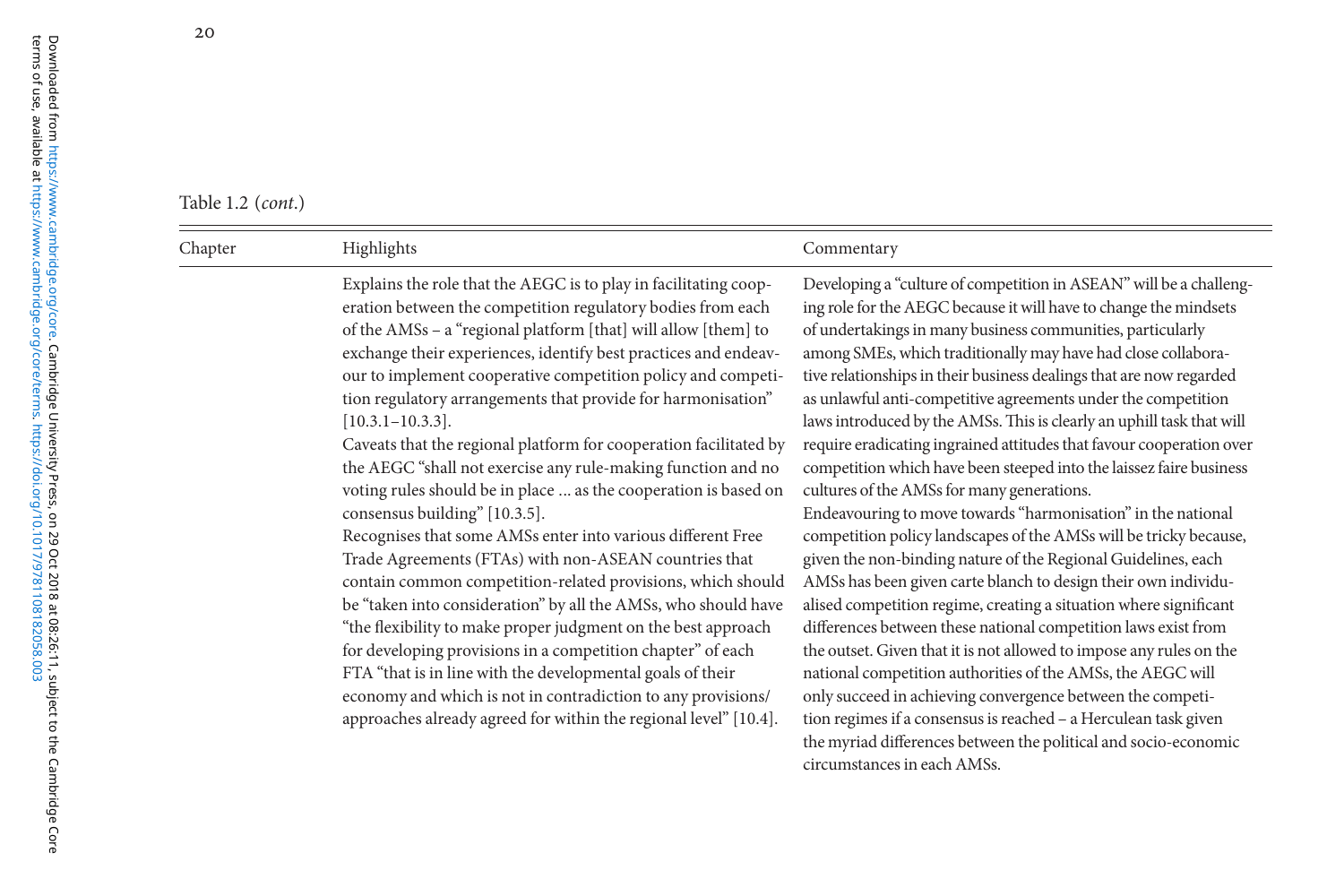The Regional Guidelines acknowledge the prevalence of AMSs entering into FTAs, individually and collectively, $10$  with their trading partners – creating obligations to implement competition regimes in accordance with the competition chapters of such FTAs. This creates a potential source of divergence between the national competition laws of the AMSs if the contents of these competition chapters vary across the FTAs. AMSs are thus encouraged by the Regional Guidelines to approach the development of their national competition regimes in a manner that does not contradict any competition policy matters that they have agreed to at the regional level.

1Though "greater harmonization" between the competition laws of AMSs was subsequently identified in the ASEAN Blueprint 2025 as a policy objective. See discussion below. 2AEC Blueprint, [41]. See n. 17 and n. 18 above.

<sup>3</sup>Regional Guidelines, p. i (Foreword), p. ii (Preface) and [3.6.1] (Scope of Competition Policy and Law – Providing Guidance to Businesses).

<sup>4</sup>See discussion in relation to the RCC Guidelines in n. 32 below.

<sup>5</sup>For example, in Malaysia, the tensions caused between the national competition law regime and industrial policy have been flagged. See Wilson Tay Tze Vern, "Competition Law in Malaysia: Renaissance and the Road Ahead" (2013), *Malayan Law Journal* 2 xxiiii.

<sup>6</sup>For instance, one commentator has called for competition policy to promote the growth of SMEs and "indigenous enterprises", as a counterbalance to an "open door" foreign investment policy regime. See Thanadsillapakul (n. 8) above at pp. 38–9.

<sup>7</sup>See discussion in relation to the RCC Guidelines below in the text accompanying n. 33.

<sup>8</sup>AEGC Inaugural Annual Report 2016, n. 4 above at pp. 14–16.

<sup>9&</sup>quot;ASEAN launches economic bloc, but analysts skeptical", AFP, 31 December 2015.

<sup>10</sup>See n. 14 above for an example of an ASEAN-wide FTA.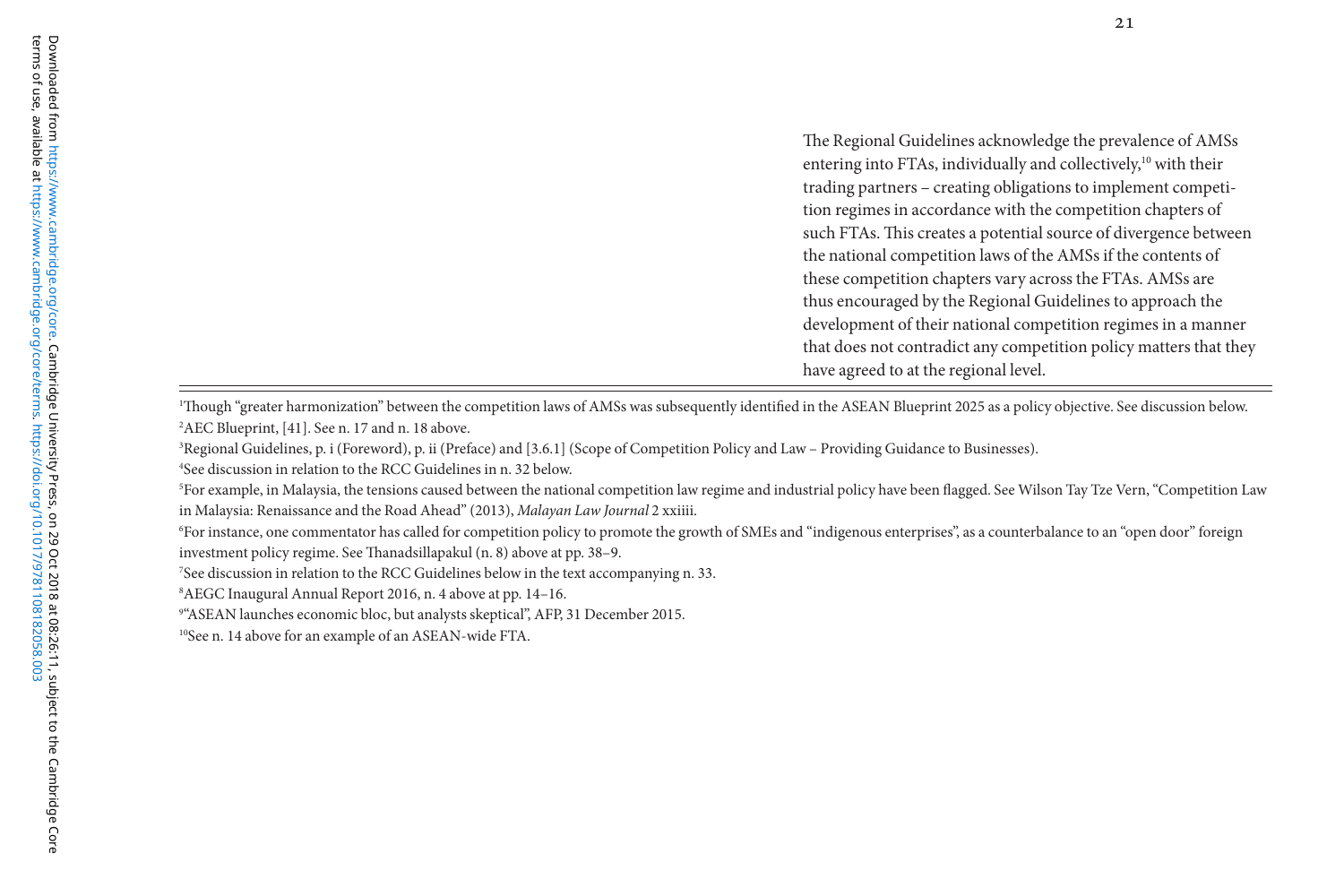#### 22 Burton Ong

## *1.3.4 The Guidelines on Developing Core Competencies in Competition Law and Policy for ASEAN (2012)*

The 2012 RCC Guidelines are based on the practical experiences of competition authorities from the AMSs and internationally recommended best practices, providing the staff members of competition-related agencies guidance on how to develop the important core competencies of a national competition authority – institutional building, enforcement and advocacy. Unlike the Regional Guidelines, which focus on the *substance* of competition policy and how it should be implemented in each AMS, the RCC Guidelines focus on the *process* of developing a competition enforcement system at the national level. This hefty 76-page document outlines the attributes and core competencies that a national competition authority must possess in order to operate a workable competition enforcement system.

The RCC Guidelines augment the discussion in the Regional Guidelines on the goals and objectives of competition law in the AMSs. In relation to the underlying objectives and economic implications of national competition regimes, the RCC Guidelines make a number of recommendations, three of which deserve special attention. Firstly, recognising that many AMSs are at different stages of market liberalisation, the RCC Guidelines emphasise that "competition law plays a fundamental role in protecting fair and efficient competition, by allowing market-oriented reforms to produce their expected benefits".22 This emphasises the important nexus between competition law and economic development through the opening up of national markets previously occupied by public monopolies. Secondly, the RCC Guidelines encourage the AMSs to adopt "pure" national competition law regimes that focus on competition policy objectives, rather than "adding additional objectives ... [that] can cause inconsistencies in [their] application".<sup>23</sup> However, it is apparent that several

- $22$  See n. 20 above at p. 8. [1.1.1] of the RCC Guidelines go on declare that "[i]t is not recommended opening up national markets without introducing, for all market players, a 'level-playing field' ensuring effective competition contributes to economic efficiency, development, growth and increased consumer welfare". This adds an important gloss on the meaning of "fair" competition, suggesting that competition law should be concerned specifically with prohibiting conduct that prevents a market from having a "level-playing field" for all competitors, rather than looking at the general "fairness" of how a competitor has behaved.
- <sup>23</sup> See n. 14 above at p. 9, where the RCC Guidelines go on to declare that "[i]n most cases, further legitimate objectives are better pursued through distinct legal and policy instruments".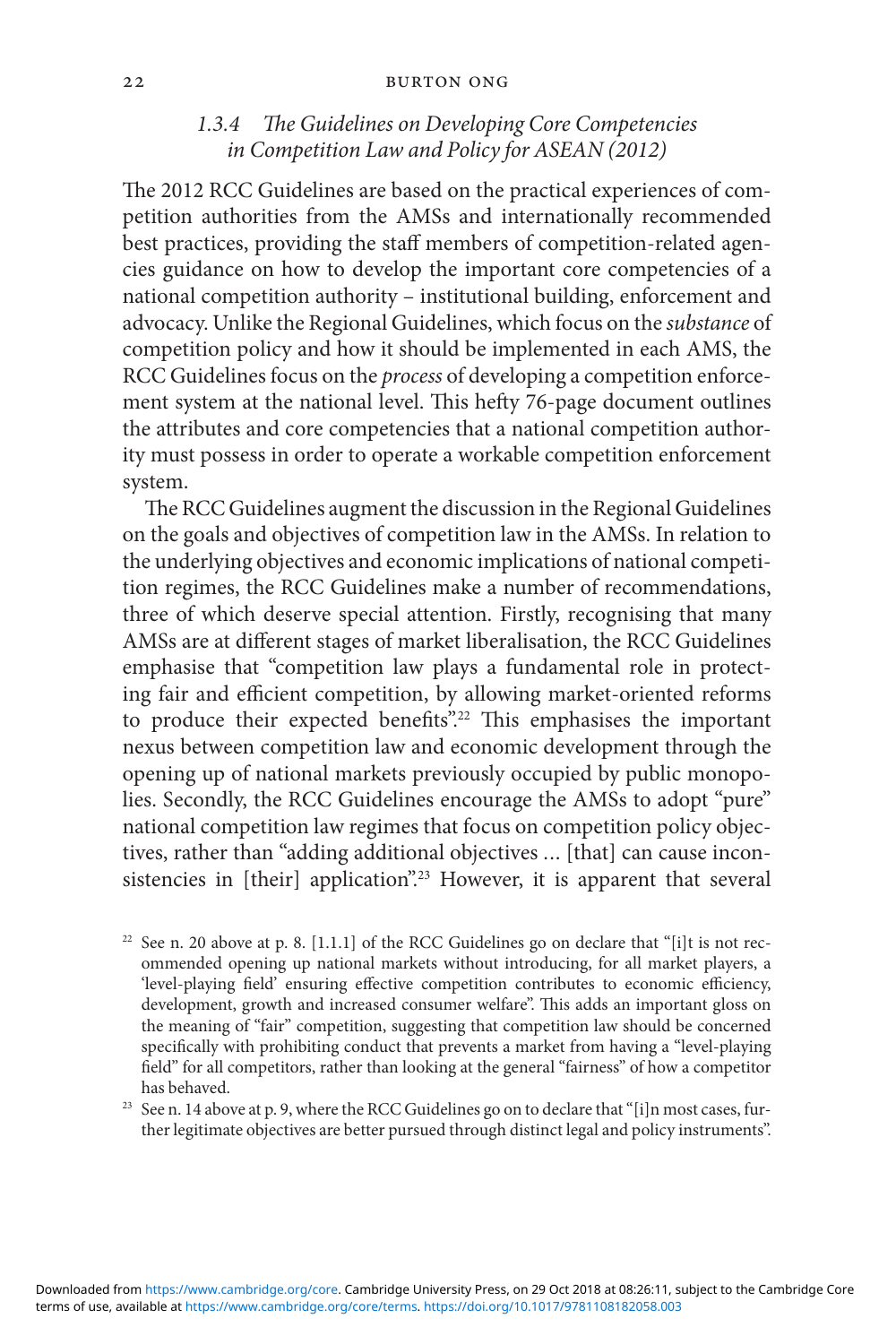of the AMSs (Indonesia, Vietnam, Myanmar and Lao PDR) have ignored this recommendation, choosing instead to implement "mixed" legal regimes where both competition law and unfair competition law (including unfair trade practices) are enforced by the same national agency. Thirdly, the RCC Guidelines examine the relationship between competition policy and industrial policy in more detail than the Regional Guidelines, particularly in relation to availability of exemptions or exceptions from the application of competition law to "national champions" or situations of "infant industry" protection, leaving it to individual AMSs to decide for themselves how to strike "the correct balance between industrial and competition policies".<sup>24</sup> Even as the RCC Guidelines warn that the use of exemptions or exclusions for particular market players, on the grounds of industrial policy, must be weighed against their impact "on the overall effectiveness of the new competition law framework", the nonbinding nature of these Guidelines means that the AMSs are entirely at liberty to exclude their state-owned enterprises from the scope of their competition law regimes. The Thai competition legislation, for instance, has explicitly chosen to go down this route.

## **1.4 The ASEAN Economic Community Blueprint 2025**

Just before the ASEAN Economic Community was launched at the end of 2015, the ASEAN Economic Blueprint 2025 ("AEC Blueprint 2025") was adopted by the leaders of the AMSs.<sup>25</sup> The AEC Blueprint 2025, which succeeded the AEC Blueprint (2008–15), sets out the strategic measures necessary to develop the AEC into a region with the following characteristics: (i) A Highly Integrated and Cohesive Economy; (ii) A Competitive, Innovative and Dynamic ASEAN; (iii) Enhanced Connectivity and Sectoral Cooperation; (iv) A Resilient, Inclusive, People-Centred ASEAN; and (v) A Global ASEAN. The AEC Blueprint 2025 expands upon the

<sup>&</sup>lt;sup>24</sup> See n. 14 above at p. 13, where the RCC Guidelines explain how competition policy may, or may not, conflict with industrial policy.

<sup>&</sup>lt;sup>25</sup> The AEC Blueprint 2025 was adopted by the AMSs at the 27th ASEAN Summit on 22 November 2015 in Kuala Lumpur, Malaysia. Together with the ASEAN Community Vision 2025, the ASEAN Political-Security Community (APSC) Blueprint 2025 and the ASEAN Socio-Cultural Community (ASCC) Blueprint 2025, the AEC Blueprint 2025 forms part of a broader framework – ASEAN 2025: Forging Ahead Together. The AEC Blueprint 2025 was retrieved from: www.asean.org/wp-content/uploads/images/2015/November/ aec-page/AEC-Blueprint-2025-FINAL.pdf.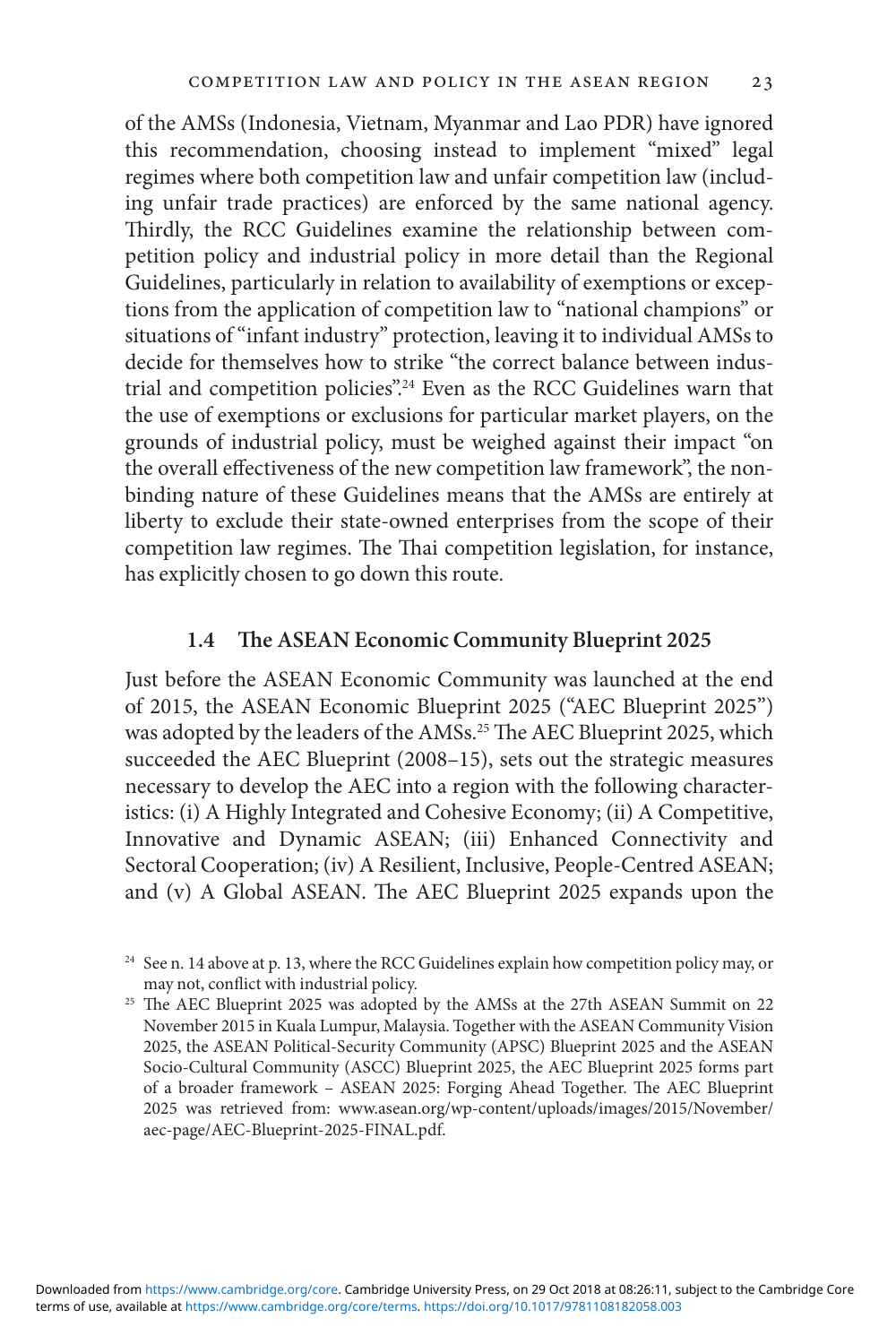themes found in the earlier AEC Blueprint, setting out more detailed targets for the members of the Economic Community to achieve by 2025. The competition policy section of the AEC Blueprint 2025 is significantly more comprehensive than its counterpart in the earlier Blueprint. These strategic measures are set out in Box 1:

### Box 1: Effective Competition Policy

For ASEAN to be a competitive region with well-functioning markets, rules on competition will need to be operational and effective. The fundamental goal of competition policy and law is to provide a level playing field for all firms, regardless of ownership. Enforceable competition rules that proscribe anti-competitive activities are an important way to facilitate liberalisation and a unified market and production base, as well as to support the formation of a more competitive and innovative region. Strategic measures include the following:

- i. Establish effective competition regimes by putting in place competition laws for all remaining ASEAN member states that do not have them, and effectively implement national competition laws in all ASEAN member states based on international best practices and agreed-upon ASEAN guidelines;
- ii. Strengthen capacities of competition-related agencies in ASEAN member states by establishing and implementing institutional mechanisms necessary for effective enforcement of national competition laws, including comprehensive technical assistance and capacity building;
- iii. Foster a "competition-aware" region that supports fair competition, by establishing platforms for regular exchange and engagement, encouraging competition compliance and enhanced access to information for businesses, reaching out to relevant stakeholders through an enhanced regional web portal for competition policy and law, outreach and advocacy to businesses and government bodies, and sector-studies on industry structures and practices that affect competition;
- iv. Establish Regional Cooperation Arrangements on competition policy and law by establishing competition enforcement cooperation agreements to effectively deal with cross-border commercial transactions;
- v. Achieve greater harmonisation of competition policy and law in ASEAN by developing a regional strategy on convergence;
- vi. Ensure alignment of competition policy chapters that are negotiated by ASEAN under the various FTAs with Dialogue Partners and other trading nations with competition policy and law in ASEAN to maintain consistency on the approach to competition policy and law in the region; and
- vii. Continue to enhance competition policy and law in ASEAN taking into consideration international best practices.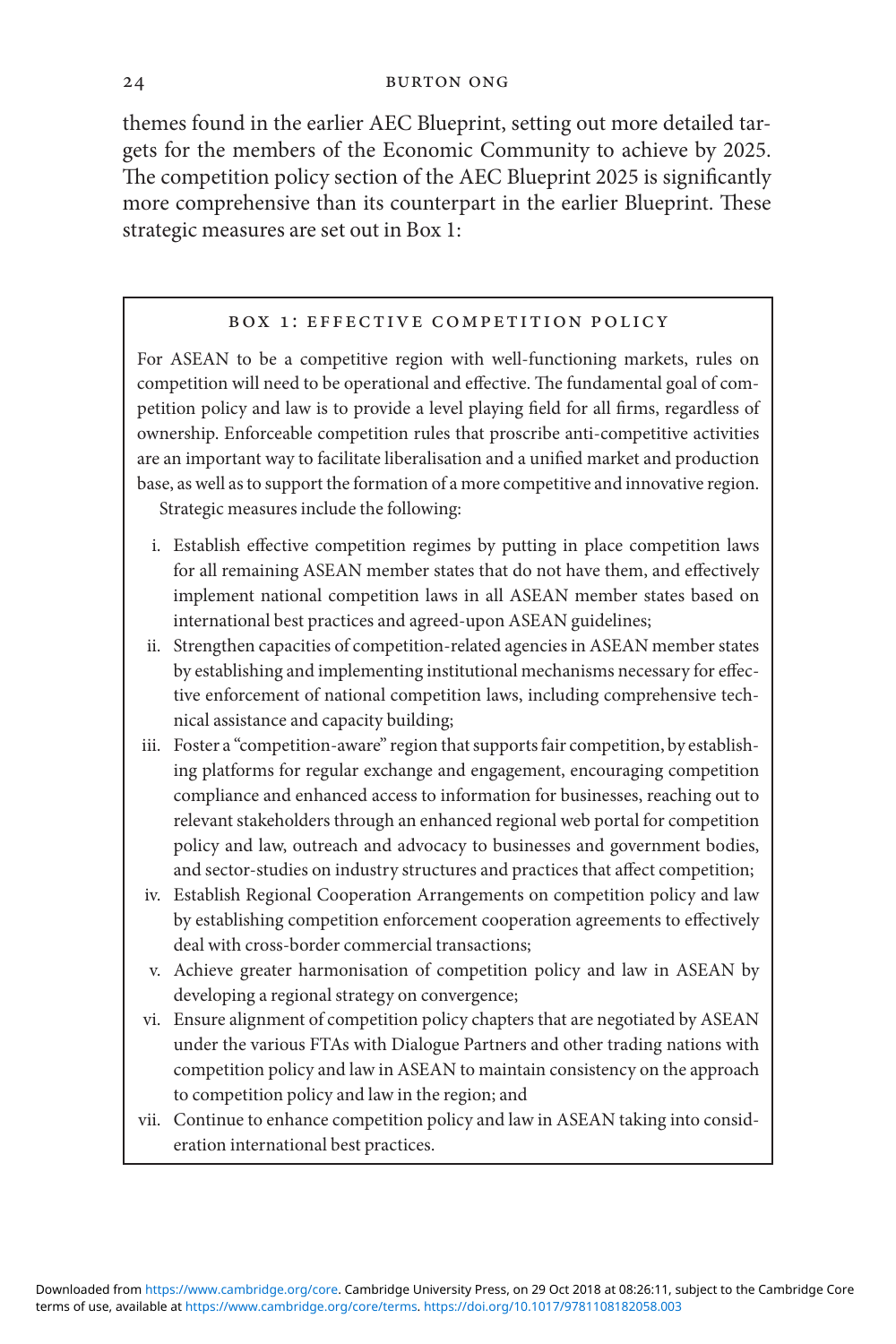These strategic measures in the AEC Blueprint 2025 are a more detailed expansion of the Competition Policy section of the original AEC Blueprint and the Guidelines discussed above. Noteworthy additions here include the desire for the AMSs to have "effective" competition regimes, a greater emphasis on the role of technical assistance and capacity building and clearer objectives for developing an ASEAN regional framework for competition policy and law.26 Measures (iv) and (v) are particularly significant because they require the AMSs to take steps to alter or adapt their respective national competition regimes to deal with cross-border instances of anti-competitive behaviour, as well as to work towards convergence – a goal that will not be easily achieved in the light of the many divergences in the AMSs' national competition regimes that were explicitly sanctioned by the Regional Guidelines and RCC Guidelines.

More importantly, it should be emphasised that the AEC Blueprint 2025 has clearly maintained silence on the emergence of supranational laws or institutions. This supports the view that the competition policy measures articulated in the AEC Blueprint 2025 were meant to be, and can only be, pursued at the national level<sup>27</sup> and will require the AEGC to obtain sufficient consensus from all the AMSs before progress can be made. It is therefore important for the AEGC to identify "low hanging fruit" – areas of competition law reform that can be achieved by each of the AMSs with relatively less effort – that can enable national competition authorities to effectively deal with cross-border anti-competitive conduct. This could include a pan-ASEAN strategic framework for jointly investigating and prosecuting cross-border cartels that operate in more than one AMS, a commonly adopted leniency programme for whistleblowers to protect themselves in multiple AMSs through the submission of one leniency application or even a streamlined merger regulation process that allows

- <sup>26</sup> The role to ASEAN's regional competition policy, as a strategic component of the AEC, remains modest under the AEC Blueprint 2025. Others have called for ASEAN competition policy to take on a more central role in the development of the AEC, with objectives that include the promotion of "liberalization of trade and investment in ASEAN" and "a proper competitive balance between intra- and extra-ASEAN business enterprises". See Thanadsillapakul at n. 8 above at pp. 36–7.
- <sup>27</sup> However, at least one government leader (from Singapore) has called for the ASEAN region to have "a systematic set of competition rules at the regional level" beyond the AMSs putting in place their own national competition regimes, in order to "provide effective protection against possible restrictive anti-competitive practices of transnational business entities." See Opening Speech by Minister Lim Hng Kiang at the 3rd ASEAN Competition Conference (4 July 2013), at [13]. Retrieved from: www.ccs.gov.sg/media-and-publications/ speeches?page=3.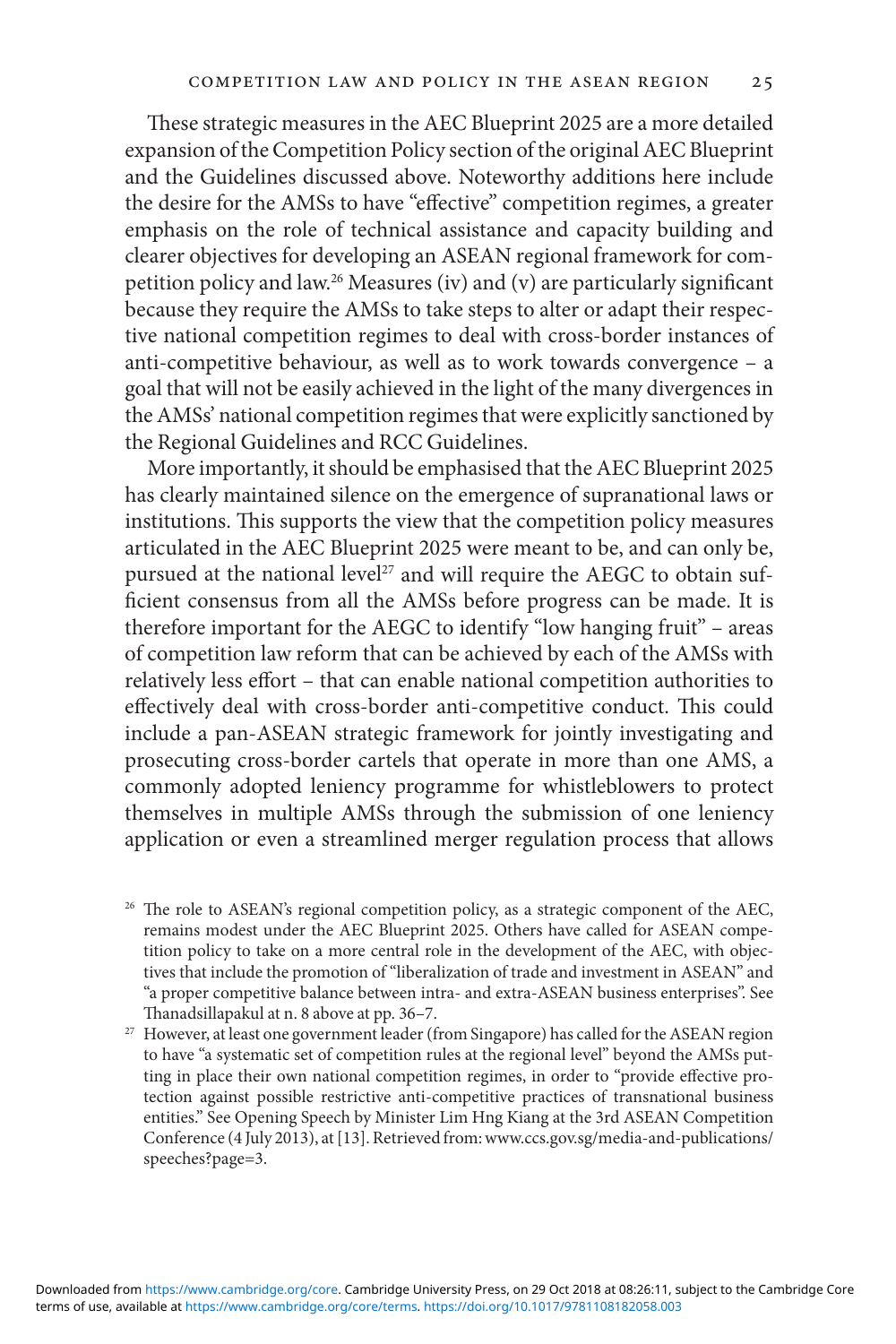applicants to secure merger clearance from all the AMSs by filing a single notification with one of the national competition regulators.

Convergence and harmonisation between the national competition law regimes of the AMSs will probably be much harder to achieve as long as their economic and political landscapes remain divergent.<sup>28</sup> However, this is still an important goal to work towards because it is the only way (short of the very remote prospect of adopting a supranational competition law framework) that the AMSs can create a common market of consistent competition rules for the benefit of undertakings and foreign investors who wish to operate seamlessly across the national boundaries of these countries.

## *1.4.2 The ASEAN Competition Action Plan 2025*

Produced by the AEGC, the ASEAN Competition Plan 2025 (ACAP 2025) translates the strategic measures found in the AEC Blueprint 2025 into more detailed initiatives, setting out AEC's goals in the field of competition policy and law (CPL) for the period between 2016 and 2025. ACAP 2025 is organised around five strategic goals condensed from the AEC Blueprint 2025:<sup>29</sup>

- I. Effective competition regimes are established in all ASEAN member states (AMSs);
- II. The capacities of competition-related agencies in AMS are strengthened to effectively implement CPL;
- III. Regional cooperation arrangements on CPL are in place;
- IV. Fostering a competition-aware ASEAN region; and
- V. Moving towards greater harmonisation of competition policy and law in ASEAN.

These strategic goals are further broken down into twenty initiatives and forty-one desired principles, including improved Regional Guidelines on competition policy by 2020 and a Declaration on a set of Agreed Principles for ASEAN to provide a model competition law framework. Clearly, the

<sup>&</sup>lt;sup>28</sup> Given that the AMSs are at significantly different stages of economic development, commentators have argued strongly against a "uniform, one-size fits all" competition policy for the entire ASEAN region. See Anthony Amunategui Abad, "Competition law and policy in the framework of ASEAN" in Drexl et al. (eds.), n. 1 above at p. 41.

<sup>29</sup> An ASEAN Competition Action Plan (2016–25). Retrieved from: www.asean-competition .org/read-publication-asean-competition-action-plan-acap-2016-2025.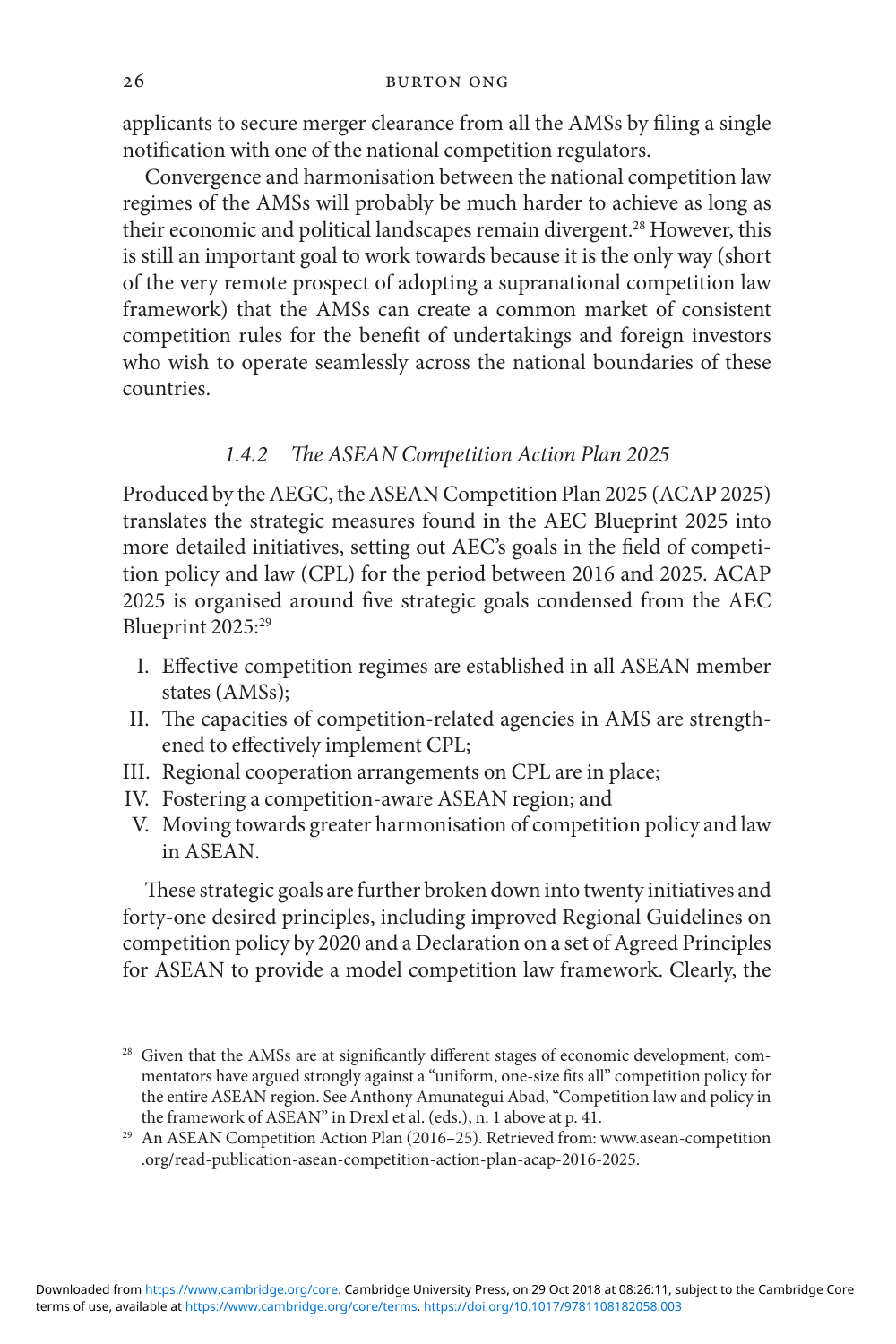AEGC has a lot to do before 2025, but it is encouraging that a systematic workplan has been published, thereby demonstrating that the AMSs remain committed and interested, at the very least, in continuing their journey to develop a regional competition framework for the ASEAN region. However, without each and every AMS articulating a clear set of objectives underlying its national competition law regime, it will be difficult for the work of the AEGC to produce a coherent ASEAN competition policy for the benefit of the AEC.

The future of competition policy and law in the ASEAN region will thus be driven by the strategic efforts of the AEGC and how much political will the governments of the AMSs are prepared to invest in developing the AEC to its full potential. Developments in the internal political landscapes of the AMSs, the state of the global economy and the impact of competition for foreign direct investments from other regions in Asia (such as China and India, in particular) will continue to have an impact on the willingness of these countries to implement competition rules that will help the AEC to function more effectively as an integrated common market. Without supranational legal or institutional frameworks to implement such competition rules, the AEGC will have to devise innovative national-level initiatives that enhance the level of market integration within the AEC, such as transnational co-operative arrangements between national competition authorities to address cross-border competition issues within the ASEAN region. A region which aspires to "create a deeply integrated and highly cohesive ... economy ... as well as to establish a more unified market for its firms and consumers"<sup>30</sup> must recognise the importance of having a welldeveloped regional competition framework in place, to ensure that the collective efforts exerted by AMSs to liberalise their trade and investment regimes are not be stymied by private anti-competitive conduct that undermines the efficient functioning of markets within and across the AEC.

## **1.5 Chapter Summaries**

In Chapter 2, Wan Khatina Nawawi examines the motivations for establishing a regional competition regime in ASEAN underlying the AEC Blueprint 2025, the instruments and modalities for establishing this regime and how the AMSs are likely to proceed in future. Written by an experienced Malaysian policy maker and economic analyst, this chapter

<sup>30</sup> AEC Blueprint 2025, n. 35 above, at [6i] and [7].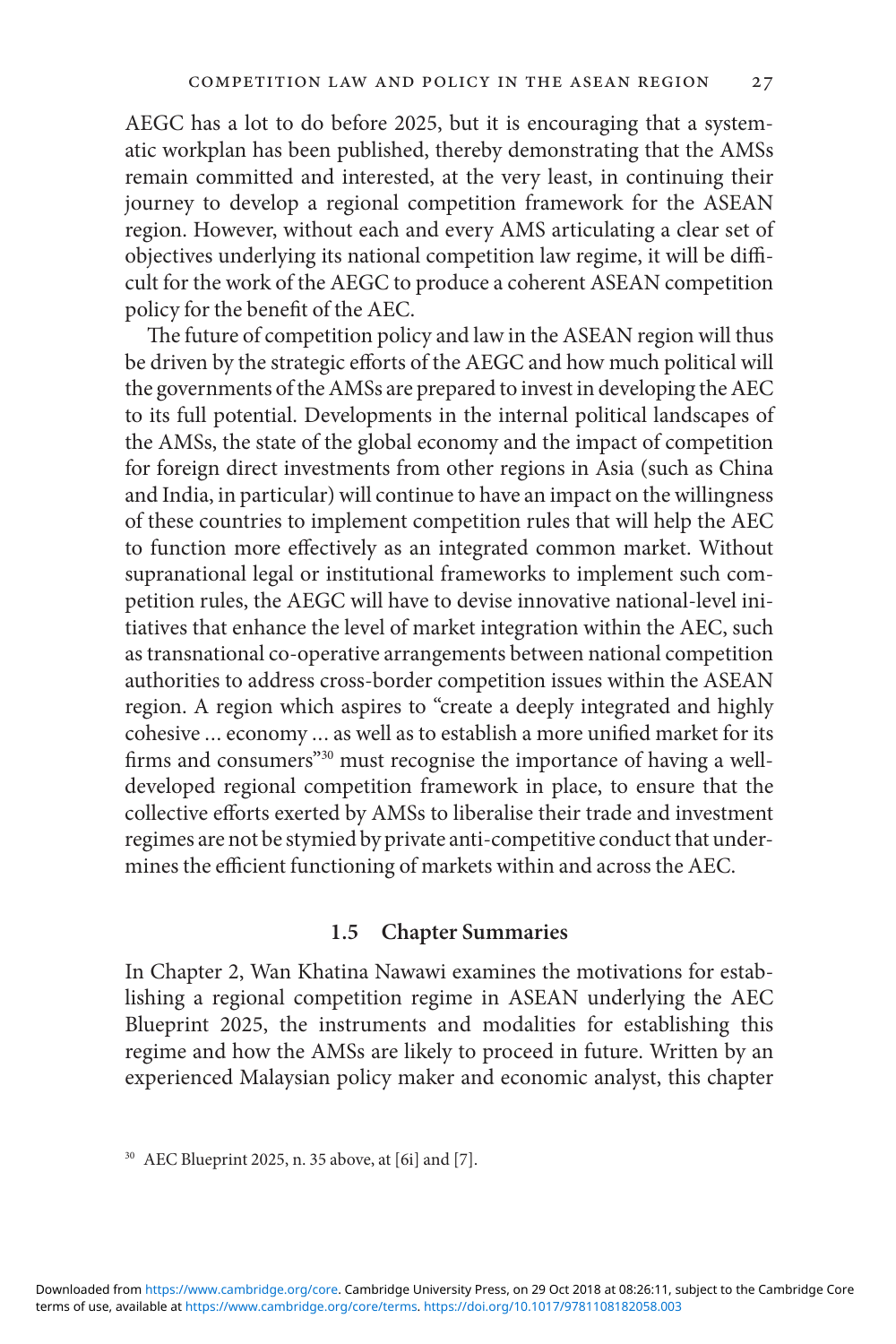#### 28 Burton Ong

provides insights into the nuances behind "the ASEAN Way" of doing things and how this might shape the development of the soft-law and hard-law features of the regional competition regime. This chapter also discusses the need for the AMSs to develop and strengthen the institutional infrastructure responsible for implementing the competition policy objectives of the AEC Blueprint 2025.

In Chapter 3, Corinne Chew introduces the competition law frameworks enacted in nine of the ten AMSs from a legal practitioner's perspective, exploring the practical implications of the selected areas of divergence between these national competition regimes relating to their: (a) leniency programmes for whistle-blowers in cartels; (b) notification systems for potentially anti-competitive agreements or conduct, including mergers; (c) scope of application, whether competition policy objectives are pursued alongside other goals (such as consumer protection and fair trade policies); (d) treatment of vertical restraints; and (e) settlement procedures.

In Chapter 4, Pornchai Wisuttisak and Cheong May Fong consider the applicability (or non-applicability) of selected national competition law frameworks (Thailand, Malaysia and Singapore) to state-owned enterprises (SOEs) operating in the ASEAN region, as well as the challenges posed by the conduct of SOEs to market integration within the AEC. The authors also explain the historical and socio-political significance of SOEs and other government-linked companies in these AMSs, which helps explain the divergent approaches adopted by their respective competition law regimes. Given that many SOEs operate in markets concurrently subject to sector-specific legislation (energy, telecommunications, airlines, etc.), this chapter also discusses different approaches taken by these jurisdictions towards navigating the intersection between competition law and sectoral regulation.

In Chapter 5, Eleanor M. Fox addresses a fundamental question facing the AMSs regarding the relationship between the market integration goals of the AEC Blueprint 2025 and the ASEAN regional competition policy model which does not contemplate the existence of supranational competition law: can an effective single market be established in the AEC if there are no supranational competition rules? This chapter critiques the problems associated with such a model of national-only competition laws – "a network without a centre" – in realising the full benefits of regionalisation within the AEC, while offering suggestions for how the national competition authorities from the AMSs might cooperate in ways that "mimic a competition law at the centre".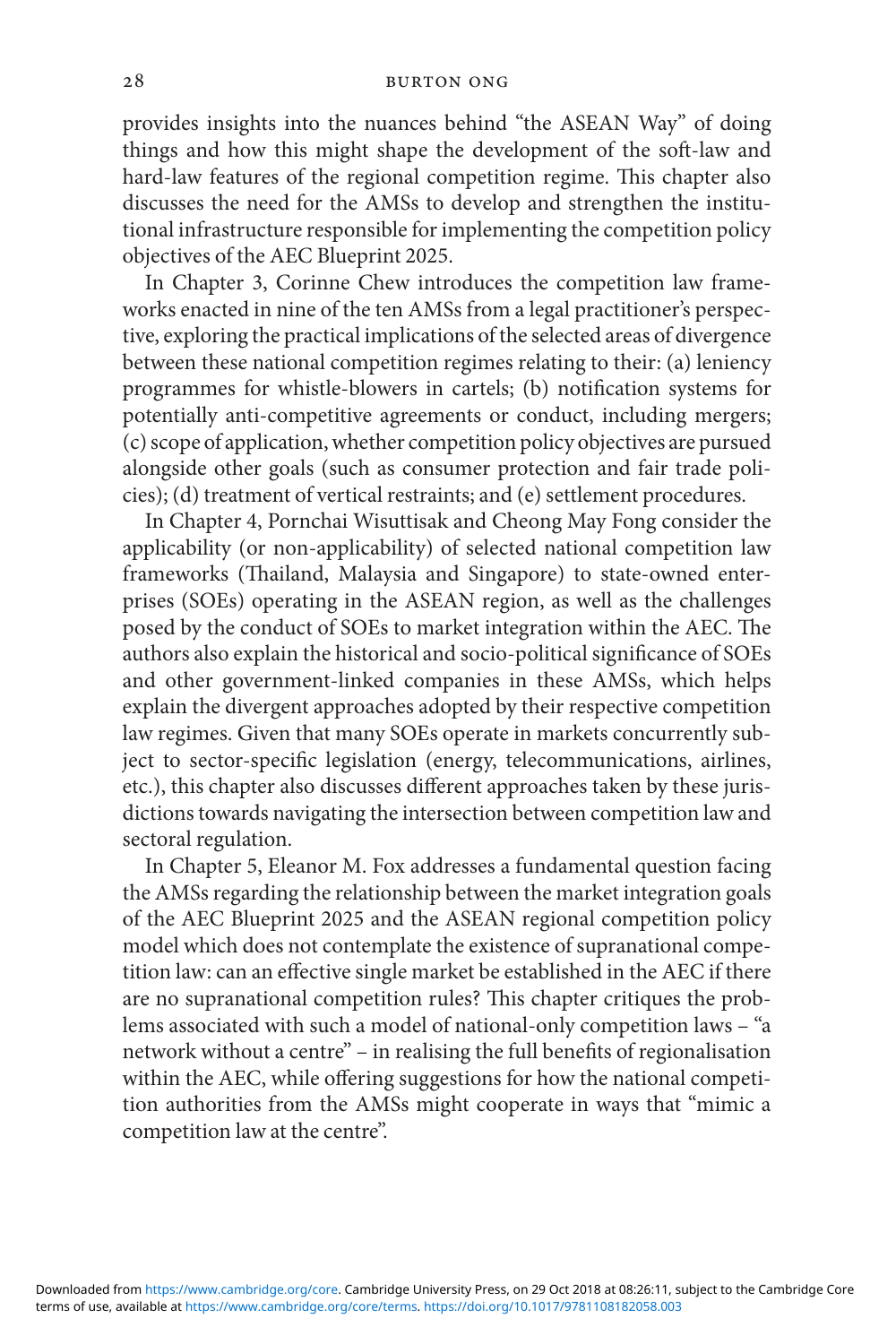In Chapter 6, G. Deniz Both surveys the different models of regional cooperation in competition law and policy that ASEAN might emulate, drawing from the experiences of a range of regional blocs of developing countries from around the world – including COMESA (Common Market for Eastern and Southern Africa), CARICOM (Caribbean Community) and MERCOSUR (Common Market in South America). The author analyses the challenges associated with the development of an effective regional competition policy, using the experiences of these other regional blocs to illustrate lessons that the national competition authorities of the AMSs might learn – including the "sovereignty" costs that have to be incurred if ASEAN wishes to achieve deeper levels of integration and regional cooperation.

In Chapter 7, Josef Drexl explores the extent to which the AMSs can use European competition law as a "guidepost, a role model or even a template" for developing a regional competition framework for the ASEAN region. Using a theory of "legal transplants" to evaluate whether the EU model of supranational competition laws might be suitably replicated in the AEC, the author argues that "contextualisation" needs to take place when analysing the transferability of this model, given that the "single market" objective in the ASEAN Blueprint 2025 is not the same as the EU's "internal market" objective. Whether or not competition law in the ASEAN region moves from a "convergence and network approach" to a supranational system depends on whether the latter is regarded as necessary to achieve the many possible goals of ASEAN competition policy – economic growth, market integration, attracting foreign direct investment, political unification and so forth.

In Chapter 8, Barry J. Rodger and Mary Catherine Lucey investigate the interface between supranational and national competition laws in the European context, focusing on EU, UK and Irish competition laws, identifying matters of interest to AMSs, contemplating whether, and how, to establish a regional competition regime with supranational elements. Focusing on the enforcement practices and substantive rules of the UK and Irish competition regimes, this chapter examines the extent to which divergence in these areas is permitted under EU competition law (Regulation 1/2003). The UK and Irish competition regimes are also analysed in terms of their contrasting mechanisms for facilitating compliance between national and supranational competition law, as well as to illustrate the challenges arising from the decentralised enforcement of supranational competition rules.